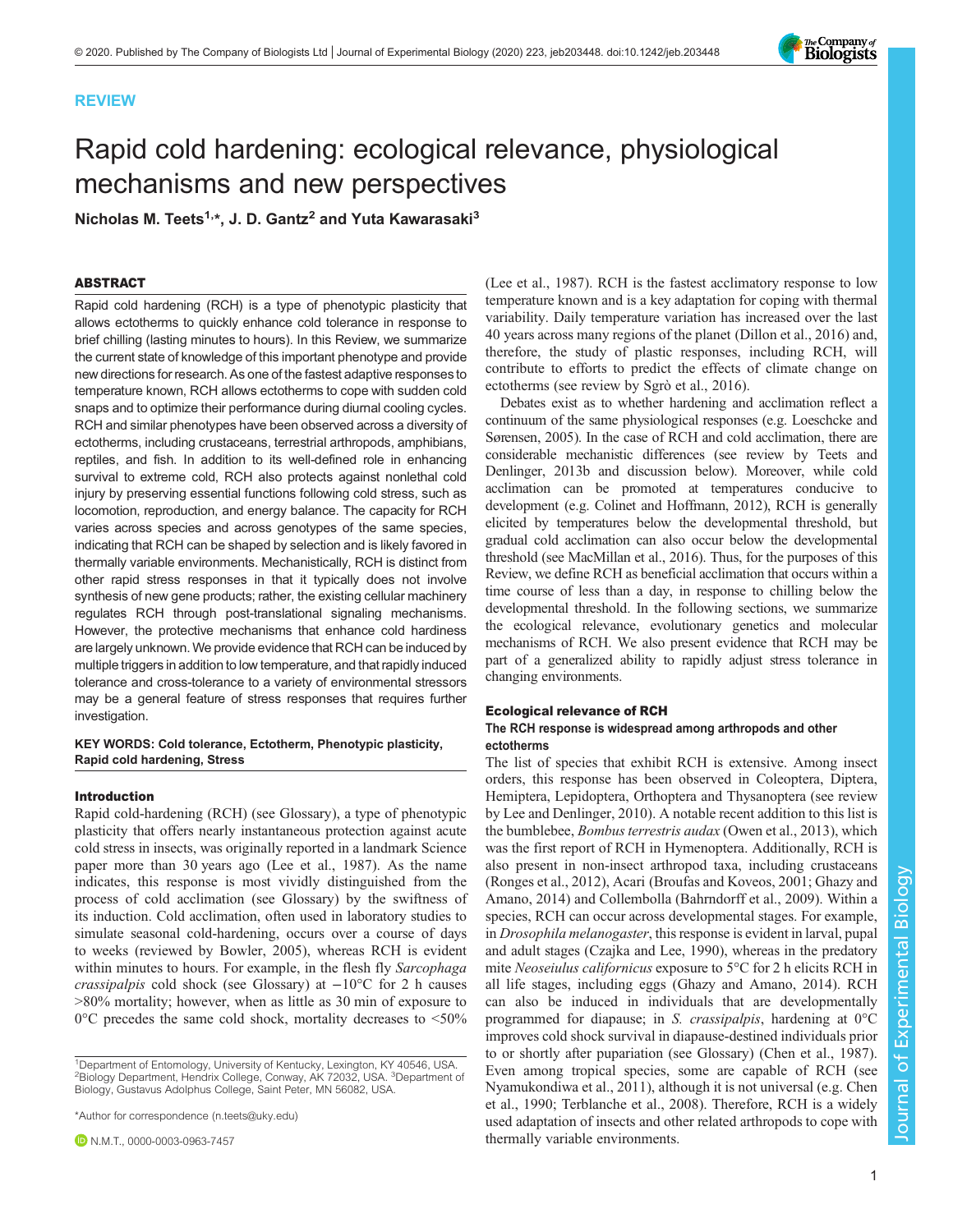#### Glossary Chill coma

#### A reversible state of paralysis at low temperature caused by neuromuscular impairment stemming from cold-induced membrane depolarization.

#### Chill coma recovery

The process of regaining locomotor capacity after a nonlethal cold event below the critical thermal minimum.

#### Chill-susceptible

Describes organisms that are freeze intolerant and succumb to cold at temperature well above the supercooling point.

#### Cold acclimation

Improved function at low temperature as a result of prolonged (days to weeks) exposure to lower ambient temperature.

#### Cold shock

A brief exposure to non-freezing low temperature (typically lasting only a few hours at temperature below 0°C) that causes direct chilling injury. CTmin or critical thermal minimum

The lowest temperature at which an ectotherm can maintain physiological performance, often locomotor function, in the context of acute cold stress.

### Cross-talk

When two distinct stressors have overlapping signaling pathways, such that activation of one stress signaling pathways concurrently activates all or part of a distinct stress signaling pathway.

#### Cross-tolerance

When two distinct stressors share similar protective mechanisms and thus afford protection to one another.

#### **Cryoprotectants**

Low molecular weight solutes that accumulate in high quantities in cold tolerant ectotherms to protect against chilling or freezing injury.

#### Direct chilling injury

Damage to cellular macromolecules (e.g. lipids, proteins) caused by an acute exposure to low temperature in the absence of freezing

#### Freeze concentration

The process by which extracellular solutes become concentrated during ecologically relevant freezing. When freezing is restricted to extracellular spaces, only water joins the ice lattice, which reduces the amount of liquid water outside the cells and concentrates solutes.

# Freeze-intolerant

Describes ectotherms in which internal freezing is lethal.

#### Freeze-tolerant

Describes a cold tolerance strategy in which an ectotherm can survive internal ice formation.

#### Homeoviscous adaptation

The process by which adjustments in cell membrane composition promote maintenance of appropriate membrane fluidity at the environmental temperature.

## Pupariation

In higher Diptera (flies), the process of forming the puparium, which is a hardened shell derived from the molted larval cuticle that protects the pupa contained within.

#### Rapid cold-hardening

A process by which ectotherms rapidly enhance their cold tolerance in response to brief (minutes to hours) chilling or another acclimation cue. Supercooled

#### Describes a liquid that is cooled below its freezing point without solidification.

#### Supercooling point

The temperature at which ice crystallization occurs and an organism spontaneously freezes.

RCH-like phenotypic plasticity has also been reported in other ectothermic animals, including some vertebrate species. For example, in the cane toad Rhinella marina acclimation to 12°C for 12 h reduces the critical thermal minimum  $(CT_{min})$  (see Glossary) by ∼2°C, compared with those maintained at 24°C [\(McCann et al., 2014](#page-10-0)). Also, in tadpoles of the neotropical túngara

frog Engystomops pustulosus a prior induction of chill coma (see Glossary) by cooling at  $1.0^{\circ}$ C min<sup>-1</sup> slightly depresses CT<sub>min</sub> during a subsequent trial [\(Vo and Gridi-Papp, 2017](#page-11-0)). Similarly, some species of fish [\(Hazel and Landrey, 1988](#page-9-0)), salamanders [\(Layne and Claussen, 1987](#page-10-0)) and turtles ([Muir et al., 2010](#page-10-0)) exhibit RHC-like responses. Thus, although RCH is less well studied outside of arthropods, it is tempting to speculate that rapid phenotypic plasticity at low temperature is a general feature of ectotherms.

The cold tolerance strategy of an ectotherm is traditionally categorized by the ability to tolerate internal ice formation ([Lee,](#page-10-0) [2010\)](#page-10-0). A majority of species are chill-susceptible and freezeintolerant (see Glossary), and mortality from cold occurs in the absence of internal ice formation well above the supercooling point (see Glossary) as a result of direct chilling injury (see Glossary). Initially, reports of RCH were restricted to chill-susceptible/freezeintolerant species, and therefore, this response was considered a physiological mechanism to protect cells against direct chilling injury. The first report of RCH in a freeze-tolerant species (see Glossary) was in larvae of the Antarctic midge Belgica antarctica [\(Lee et al., 2006b\)](#page-10-0). Subsequently, the list has been expanded to include freeze-tolerant larvae of another midge species, Eretmoptera murphyi ([Everatt et al., 2012](#page-9-0)), and the goldenrod gall fly Eurosta solidaginis ([Gantz and Lee, 2015](#page-9-0); [Levis et al.,](#page-10-0) [2012;](#page-10-0) [Teets et al., 2013](#page-11-0)). Thus, RCH protects not only against direct chilling injury, but also against freezing injury imposed by the combined effects of low temperature and cellular dehydration resulting from freeze concentration (see Glossary) of extracellular fluids ([Mazur, 2004\)](#page-10-0). RCH can be elicited in either the frozen or supercooled (see Glossary) state in B. antarctica, but protection is greater in frozen larvae [\(Kawarasaki et al., 2013\)](#page-9-0). When larvae are frozen during RCH, only extracellular water is frozen, and it appears that intracellular processes that regulate RCH (see below) are still active in frozen B. antarctica. In contrast, RCH is only observed when larvae are supercooled in E. murphyi, indicating that ice formation hinders RCH in this species [\(Everatt et al., 2012\)](#page-9-0).

#### Induction of RCH by direct chilling and ecologically relevant cooling

The various ways by which RCH is induced, and its phenotypic outcomes, are summarized in [Fig. 1](#page-2-0). In laboratory studies, RCH is conventionally induced by an abrupt transfer to a mildly low temperature. The optimal range of temperatures for RCH induction varies among species. For example, in pharate adults (i.e. flies just prior to molting to the adult stage) of *S. crassipalpis*, RCH is most effectively elicited by temperatures between 0 and 10°C ([Chen](#page-9-0) [et al., 1987](#page-9-0); [Fig. 1](#page-2-0)A). Remarkably, in larvae of B. antarctica, whose habitat remains relatively cold year round (see review by [Lee and](#page-10-0) [Denlinger, 2015\)](#page-10-0), optimal induction occurs in the subzero range, even while larvae are frozen, and temperatures as low as −12°C effectively promote hardening ([Kawarasaki et al., 2013](#page-9-0)). Although each species has a distinct window of temperatures that triggers RCH, hardening is often elicited efficiently by temperatures around 10°C above the lower lethal temperature [\(Nyamukondiwa et al.,](#page-10-0) [2011\)](#page-10-0).

Although there was initially concern that RCH may be a laboratory artifact due to the use of unnatural, stepwise temperature transfers, subsequent work has clearly demonstrated its ecological relevance. RCH is also elicited by slow-cooling regimes that mimic natural fluctuations in habitat temperatures [\(Fig. 1](#page-2-0)B). For example, in adult D. melanogaster, cooling from 23°C to 0°C at 0.1 or 0.05°C min−<sup>1</sup> promotes RCH and improves cold shock tolerance [\(Kelty and Lee, 1999\)](#page-9-0). In natural environments, diurnal fluctuations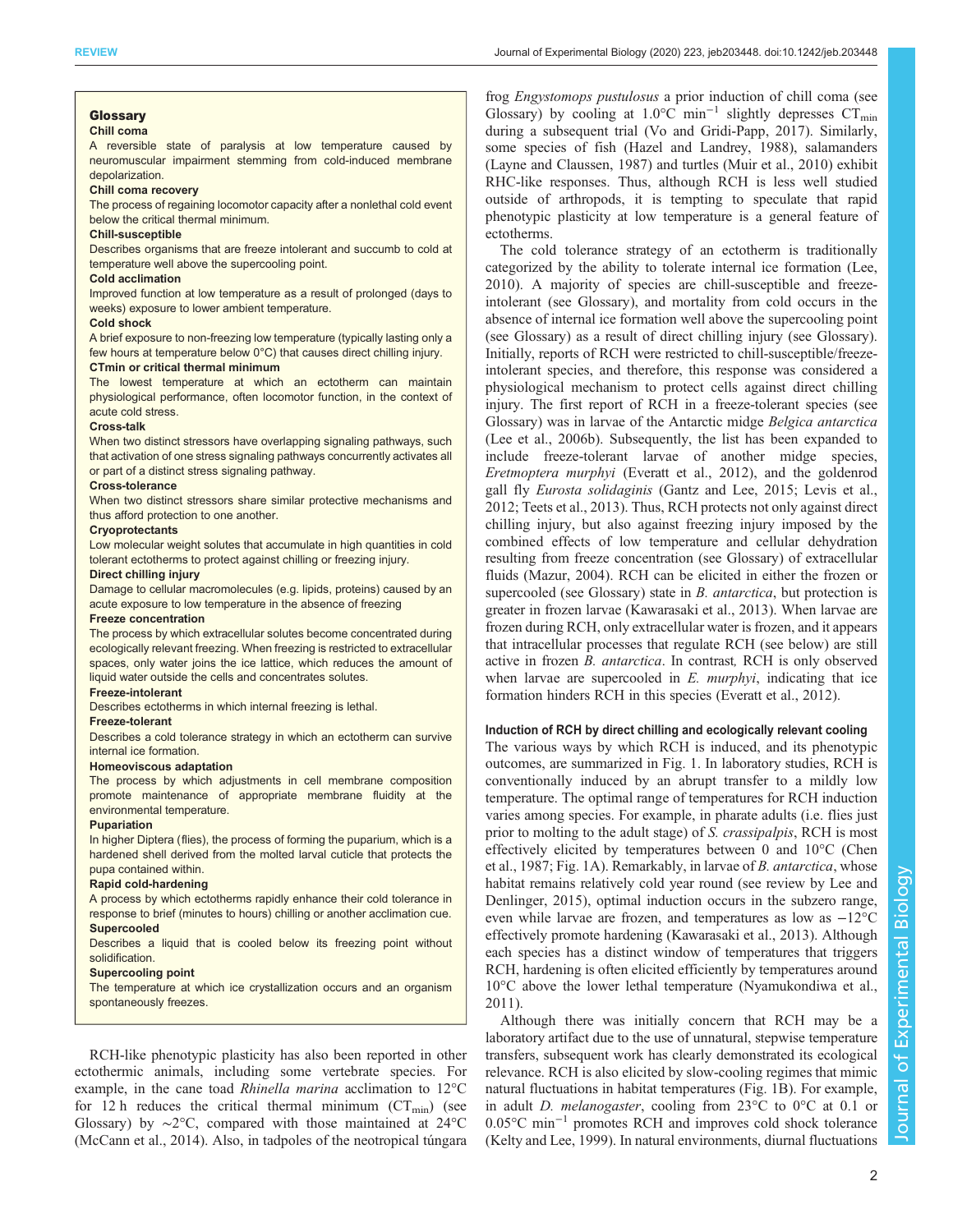<span id="page-2-0"></span>

cause gradually decreasing temperatures at night. For example, a natural population of D. melanogaster in Michigan, USA (43.60°N, 84.77°W) experiences diurnal cooling from ∼22°C to ∼10°C at a

Fig. 1. Summary of the induction conditions and phenotypic outcomes of rapid cold hardening (RCH). (A) The narrow temperature windows and short time periods in which RCH typically occurs. Maximal hardening typically occurs at ~10°C above LLT<sub>90</sub> (left). RCH occurs within minutes, with maximal hardening after 1-2 h (right). The graphs show example data that were recreated from [Chen et al. \(1987\).](#page-9-0) (B) The various temperature protocols that have been used to induce RCH. RCH is most commonly elicited with stepwise temperature transfers, but RCH can also be elicited with thermal ramps, artificial thermoperiods and natural thermoperiods. The graph of natural thermoperiods shows air temperature data for Lexington, KY on 17–18 April 2019. (C) Phenotypic outcomes of RCH. The graphs include example data illustrating the general phenomena; from [Teets and Denlinger \(2016\)](#page-11-0), [Kawarasaki et al. \(2013\), Kelty and Lee \(1999\),](#page-9-0) [Teets et al. \(2019\)](#page-11-0) and [Rinehart et al. \(2000\),](#page-10-0) respectively. All figures were adapted with permission from the authors. CT, cold tolerance;  $CT_{min}$ , critical thermal minimum temperature;  $LLT_{90}$ , lower lethal temperature that induces 90% mortality.

rate of 1.3±0.1°C h<sup>-1</sup> during the late spring/early summer ([Kelty,](#page-9-0) [2007\)](#page-9-0). When flies are removed from field cages at different times of day, individuals tested at the coldest time of a day (i.e. 06:00 h) are more cold tolerant than those tested at the beginning (i.e. 18:00 h) or middle (i.e. 00:00 h) of the cooling period [\(Kelty, 2007\)](#page-9-0). A similar field induction of RCH has also been observed in *D. melanogaster* from Denmark [\(Overgaard and Sørensen, 2008](#page-10-0)) and the olive fruit fly Bactrocera oleae in Greece [\(Koveos, 2001](#page-9-0)), and these results indicate that RCH allows insects to track fluctuations in temperature and optimize cold tolerance in real-time.

Notably, protection obtained during RCH is quickly lost upon rewarming. During simulated diurnal thermal regimes, cold hardiness is lost at least partially during the warming phase [\(Kelty](#page-9-0) [and Lee, 2001](#page-9-0)), and this observation is consistent with other studies demonstrating the transient nature of RCH (e.g. [Chen et al., 1991](#page-9-0); [Kawarasaki et al., 2013](#page-9-0)). However, the protective effects of RCH appear to accumulate in response to consecutive thermoperiods (i.e. 24 h of temperature fluctuations that simulate diurnal warming and cooling cycles), as flies become progressively more cold-tolerant when experiencing multiple thermoperiodic cycles [\(Kelty and Lee,](#page-9-0) [2001\)](#page-9-0). Additionally, the  $CT_{min}$  of these flies is reduced during the first cooling phase, and this enhanced resistance to chilling is maintained through subsequent cycles for up to 7 days, despite the occurrence of warming phases [\(Kelty and Lee, 2001](#page-9-0)). Although an increasing number of studies have used slow-cooling regimes to investigate the ecological relevance of RCH, only a handful have incorporated multiple thermocycles [\(Basson et al., 2012](#page-9-0)), and the effects of multiple cold exposures cannot always be predicted from those of a single exposure ([Marshall and Sinclair, 2010](#page-10-0), [2012;](#page-10-0) [Teets](#page-11-0) [et al., 2011](#page-11-0)). Thus, additional studies involving multiple chilling and rewarming cycles are needed to clarify the cumulative effects of RCH suggested by the early work of [Kelty and Lee \(2001\)](#page-9-0), since cooling events rarely occur in isolation.

# RCH protects against sublethal stress

Although improved survival of extreme cold is a useful measure of RCH induction in laboratory studies, animals may not frequently experience these extreme conditions in natural environments. Thus, assessing the ability of RCH to protect against sublethal cold injury offers additional insights into its ecological benefits (Fig. 1C). Below the  $CT_{\text{min}}$ , locomotor ability is impaired, but RCH can extend this lower limit of activity. For example, in the migratory locust Locusta migratoria chilling at 4°C for 4 h reduces  $CT_{min}$  from 7.5±0.1 to 5.1±0.1°C [\(Srithiphaphirom et al., 2019\)](#page-11-0). Similarly, in D. melanogaster, flies cooled at slow rates to induce RCH have a  $2-4$ °C reduction in CT<sub>min</sub> relative to flies cooled at faster rates [\(Kelty and Lee, 1999](#page-9-0)). Similar reductions in  $CT_{min}$  are observed in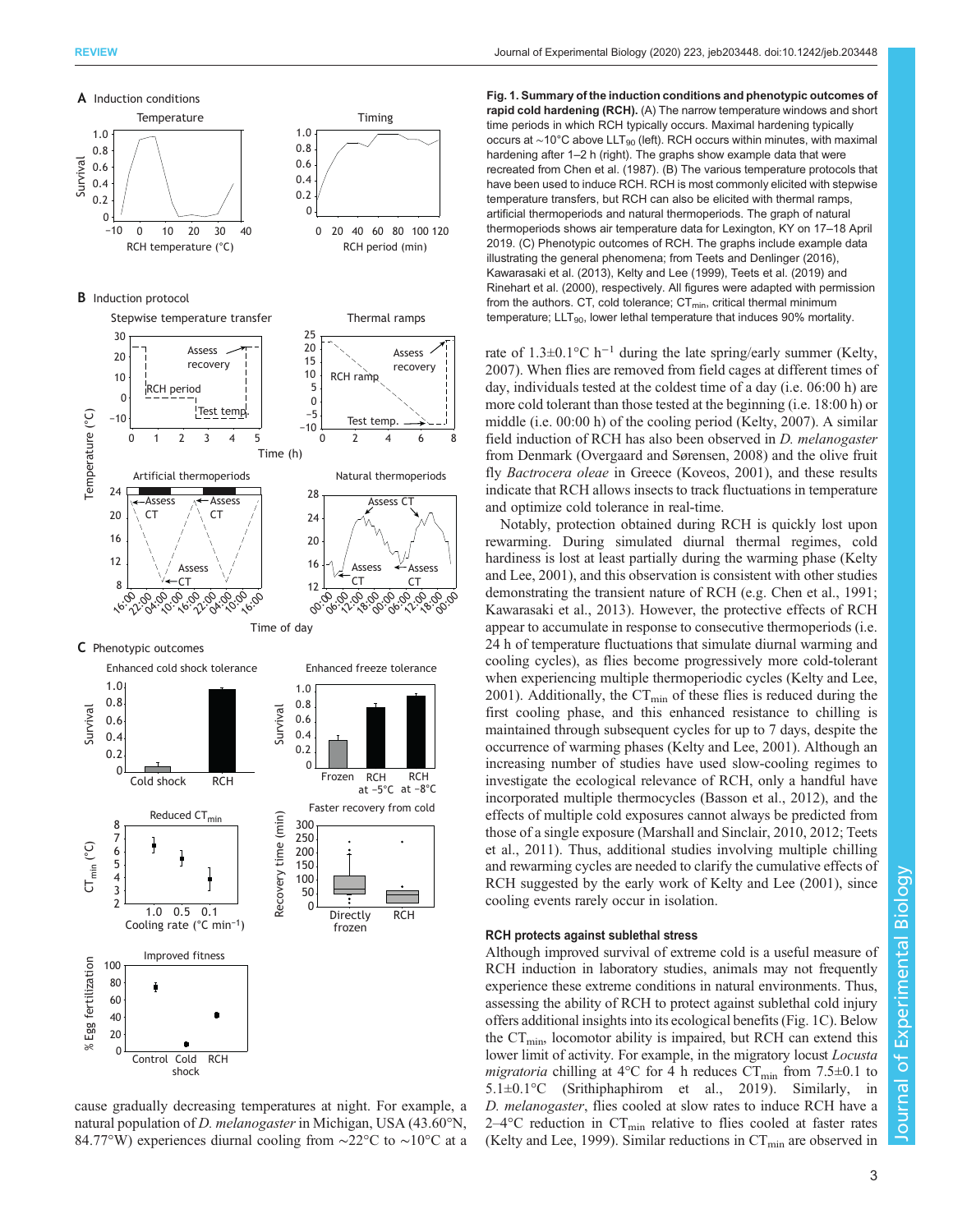flies sampled from field cages at different times of the day ([Kelty,](#page-9-0) [2007](#page-9-0)).

RCH also promotes faster recovery from chill coma in some species ([Fig. 1C](#page-2-0)). For example, in L. migratoria, RCH at 0°C reduces the time required to recover from cold shock by approximately 15% ([Findsen et al., 2013\)](#page-9-0). However, this effect is not evident in adult D. melanogaster, as pre-treatment by chilling at 4.5°C for 3 h or 0°C for 2 h does not affect recovery time from a sublethal cold exposure ([Rako and Hoffmann, 2006\)](#page-10-0), suggesting that improved chill coma recovery (see Glossary) is not a general feature of RCH. In larvae of B. antarctica, RCH at −5°C for 2 h prior to freezing promotes faster recovery of movement and resumption of metabolic activity compared with larvae directly frozen at a nonlethal temperature of −9°C for 24 h [\(Teets et al.,](#page-11-0) [2019](#page-11-0)). In the monarch butterfly Danaus plexippus RCH preserves flight behavior after cold stress; chilling at 4°C for 2 h allows more individuals to recover normal flight ability within 24 h after exposure to −4°C, compared with those exposed directly (∼85% vs ∼37%; [Larsen and Lee, 1994\)](#page-9-0). Similarly, in S. crassipalpis, RCH improves recovery of the proboscis extension reflex [\(Kelty et al.,](#page-9-0) [1996](#page-9-0)), as well as retention of spatial discrimination acquired through associative learning [\(Kim et al., 2005\)](#page-9-0), each of which is severely impaired by cold shock.

Finally, protection by RCH provides energetic and fitness advantages to insects surviving low-temperature stress ([Fig. 1](#page-2-0)C). For example, *B. antarctica* larvae that are directly frozen experience a significant depletion in glycogen stores, whereas those that undergo RCH before freezing are able to preserve their glycogen stores ([Teets et al., 2019](#page-11-0)). In S. crassipalpis, cold shock in the pharate adults reduces longevity and >75% of individuals die within 10 days of eclosion; yet, when RCH precedes cold shock, ∼85% remain alive at the same age [\(Rinehart et al., 2000\)](#page-10-0). Among males that survive to 10 days after eclosion, cold shock negatively impacts fitness, as indicated by a substantial reduction in the rates of successful fertilization from 74.8±5.3% to 8.4±3.0%, but RCH mitigates this loss of fertility and improves fertilization success to 42.2±3.7% [\(Rinehart et al., 2000\)](#page-10-0). Similarly, in the house fly, Musca domestica, sublethal cold exposure at  $-7^{\circ}$ C decreases egg production, possibly because of reduced female lifespan longevity and reduced daily oviposition (egg-laying) in females, and RCH at 0°C improves fecundity [\(Coulson and Bale, 1992](#page-9-0)). Even at mildly low temperatures, RCH preserves reproductive success. In adult D. melanogaster, courtship and mating behaviors are lost after immediate transfer from 23°C to 16°C, but these functions are restored within 2 h at 16°C ([Shreve et al., 2004](#page-11-0)). Thus, in addition to its well-established role in protecting against mortality from cold, RCH preserves essential ecological functions following sublethal cold stress.

#### Potential costs associated with RCH

Although RCH has clear benefits in improving performance at low temperatures, several studies have reported that the induction of RCH may impose ecological costs. For example, in D. melanogaster, RCH elicited by diurnal cooling reduces heat tolerance, suggesting trade-offs between cold and heat tolerance [\(Overgaard and Sørensen, 2008](#page-10-0)). In D. melanogaster, adults coldhardened by slow cooling experience a slight but significant increase in mortality, as well as reduced fecundity during the 8 h period after the treatment, compared with those maintained at the rearing temperature ([Overgaard et al., 2007](#page-10-0)). Chilling at 4°C for 2 h also decreases mating effectiveness in males, indicated by the increased duration of courtship and decreased rates of copulation

[\(Everman et al., 2018\)](#page-9-0). Finally, in the Mediterranean fruit fly Ceratitis capitata, repeated daily inductions of RCH by slow cooling increase mortality after 5 days [\(Basson et al., 2012\)](#page-9-0). However, other studies did not find evidence of trade-offs between RCH and development, longevity or fecundity [\(Kelty and Lee,](#page-9-0) [1999;](#page-9-0) [Powell and Bale, 2004, 2005](#page-10-0)). Thus, future efforts to clarify the ecological costs of RCH are needed to provide insights into its evolution; such research may explain the observed inter- and intraspecific variation in RCH capacity (discussed below; see [Gerken et al., 2015;](#page-9-0) [Nyamukondiwa et al., 2011](#page-10-0)).

# Evolutionary genetics of RCH

RCH is reasonably well-studied at the molecular and physiological level (see below), but the evolutionary forces that have shaped RCH across ectotherms have received little attention. Although most insects and other arthropods appear to be capable of RCH ([Lee and](#page-10-0) [Denlinger, 2010\)](#page-10-0), the magnitude of hardening varies, and there are species that lack an RCH response altogether [\(Burks and Hagstrum,](#page-9-0) [1999;](#page-9-0) [Sinclair and Chown, 2003; Stotter and Terblanche, 2009](#page-11-0); [Terblanche et al., 2008\)](#page-11-0), indicating that certain environments favor stronger or weaker RCH phenotypes. As a type of adaptive phenotypic plasticity, current hypotheses indicate that RCH and other plastic responses to temperature are likely a critical, yet underappreciated, component of an organism's ability to respond to rapid environmental change [\(Chevin et al., 2010](#page-9-0); [Sgrò et al., 2016](#page-11-0); [Stillman, 2003](#page-11-0)). Thus, inter- and intraspecific comparisons of RCH and other types of thermal acclimation are needed to predict how these phenotypes will contribute to ectotherm responses to climate change.

To date, only two studies have thoroughly investigated RCH capacity across species and genetically variable lines. [Nyamukondiwa et al. \(2011\)](#page-10-0) assessed RCH capacity in 18 species of Drosophila collected from a variety of environments across three continents. The lower lethal temperature that induces 90% mortality (LLT<sub>90</sub>) ranges from  $-3$  to  $-13^{\circ}$ C, and a 2 h pretreatment 10<sup>o</sup>C above the  $LLT_{90}$  significantly improves cold tolerance in 15 of the 18 species. Importantly, after controlling for phylogeny, there is a negative relationship between basal cold tolerance and the magnitude of RCH, indicating that hardening capacity may be constrained by basal cold tolerance. In the same study, the opposite pattern was observed for heat hardening, i.e. species with higher heat tolerance also have higher heat hardening capacity [\(Nyamukondiwa](#page-10-0) [et al., 2011\)](#page-10-0), suggesting a trade-off between basal tolerance and thermal plasticity at low, but not high temperature (also see [Kellett](#page-9-0) [et al., 2005\)](#page-9-0). Generally, species with higher levels of basal cold tolerance occur at higher latitudes, so the apparent trade-off between basal tolerance and RCH capacity may be a consequence of the diurnal temperature variation decreasing when moving from temperate to polar regions [\(Wang and Dillon, 2014](#page-11-0)).

Predicting how RCH may evolve in response to environmental change also requires a thorough assessment of intraspecific variation in RCH capacity. [Gerken et al. \(2015\)](#page-9-0) measured the magnitude of RCH across 184 lines from the Drosophila genetic reference panel (DGRP), a collection of isogenic lines derived from a single mid-latitude population in Raleigh, North Carolina, USA. There is considerable variation in RCH capacity across these lines; although most lines show improved ability to survive a lethal cold shock, some have no apparent hardening ability, and yet others show a decrease in cold tolerance after pre-treatment. As with interspecific comparisons, RCH capacity is constrained by basal tolerance, with highly cold-tolerant lines having a reduced capacity for hardening. Also, lines with high RCH capacity tend to have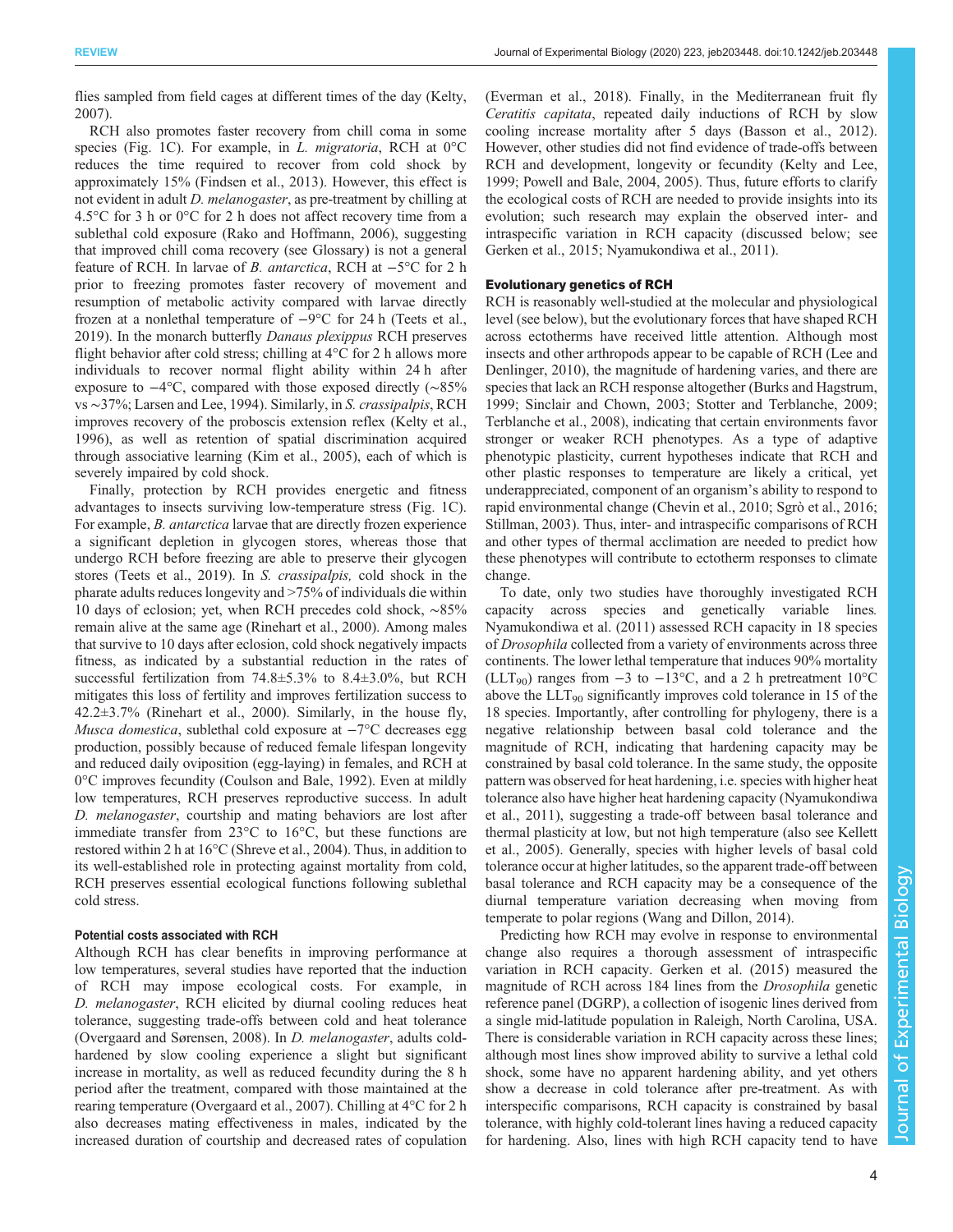higher capacity for developmental acclimation, suggesting that the two processes may have some mechanistic overlap. However, RCH further enhances cold tolerance in most acclimated flies, and the genetic architectures of RCH and cold acclimation are nonoverlapping, indicating each plastic response may have distinct underlying genetic mechanisms ([Gerken et al., 2015\)](#page-9-0).

Follow-up studies subjecting subsets of the same DGRP lines used in [Gerken et al. \(2015\)](#page-9-0) to ecologically relevant cooling ramps also indicate there is significant genetic variation in the ability to harden. However, across genetically distinct lines, RCH capacity elicited by different thermal regimes (i.e. constant temperature, fast ramp and slow ramp) is correlated, suggesting that all three types of RCH share similar underlying mechanisms ([Gerken et al., 2018\)](#page-9-0). Yet, the sublethal costs of hardening on courtship and reproduction are similar across genotypes and unrelated to hardening capacity [\(Everman et al., 2018](#page-9-0)), indicating that behavioral responses to hardening are independent of thermal tolerance. Furthermore, the persistence of RCH after rewarming is not genetically variable, and in most genotypes the protection afforded by RCH lasts for 2 h after returning flies to 25°C ([Everman et al., 2017\)](#page-9-0).

Although the above studies have yielded important insights into the evolutionary physiology of RCH, it is important to highlight some difficulties in performing inter- and intraspecific comparisons of RCH. Identifying appropriate test temperatures is a challenge because there are unlimited combinations of test temperatures, hardening conditions and exposure times that can all influence the estimation of RCH capacity. The studies by [Nyamukondiwa et al.](#page-10-0) [\(2011\)](#page-10-0) and [Gerken et al. \(2015\)](#page-9-0) used a test temperature at or close to the LLT<sub>90</sub> and a hardening temperature  $10^{\circ}$ C above the LLT<sub>90</sub>. Although this standardizes the selection of the test temperature and hardening conditions, it assumes all species or genotypes will have an identical, optimal hardening condition. Furthermore, in the DGRP, the relationship between survival and cold shock temperature is genetically variable ([Teets and Hahn, 2018](#page-11-0)), but how this variation in the shape of cold survival curves confounds estimation of hardening capacity has not been addressed. Despite these difficulties in standardizing assays for estimating RCH capacity, the above studies in Drosophila clearly indicate that fine-scale intraspecific variation in RCH and broad-scale variation across species must be considered when predicting responses to environmental change.

#### Physiological and molecular mechanisms of RCH

In a previous review, we detailed physiological mechanisms that are associated with RCH and cold acclimation ([Teets and Denlinger,](#page-11-0) [2013b\)](#page-11-0). Here, we will discuss the current state of knowledge regarding the mechanisms of RCH, with a particular focus on recent developments. A summary of the genes, cell signaling events and biochemical changes that accompany RCH is provided in [Table 1.](#page-5-0) Note this is not intended to be a mechanistic model of RCH, but rather a comprehensive list of the molecular and biochemical processes that have been associated with RCH in various studies. In the paragraphs below, we attempt to synthesize findings from these disparate studies and identify common themes in the regulation of RCH.

## Allelic variants associated with RCH

The study by [Gerken et al. \(2015\)](#page-9-0) using the DGRP also used a genome-wide association study (GWAS) to identify numerous candidate genes associated with RCH. There are 164 single nucleotide polymorphisms (SNPs) associated with RCH capacity, and the genes containing these SNPs are involved in a variety of

biological processes including cell death regulation (i.e. autophagy and apoptosis), cell membrane and cytoskeletal dynamics, and redox balance, to name a few. Of these candidate genes, several were functionally validated with mutant strains. Most notably, null mutations in three genes linked to autophagy (Atg7, Eip74EF and  $px$ ) cause a reduction in RCH capacity, providing the first molecular evidence that autophagy contributes to RCH ([Gerken et al., 2015\)](#page-9-0). Autophagy is a cell preservation pathway in which damaged organelles and macromolecules are engulfed and degraded, thereby preventing cell death and conserving energy [\(He and Klionsky,](#page-9-0) [2009\)](#page-9-0). Autophagy has been previously associated with desiccation stress in insects [\(Teets and Denlinger, 2013a\)](#page-11-0) and it has extensive cross-talk with apoptosis, another cell death pathway implicated in RCH (see below; [Yi and Lee, 2011; Yi et al., 2007](#page-11-0)).

# Transcriptional regulation of RCH

RCH is one of the fastest known acclimatory responses to thermal stress, rivaling the well-characterized heat shock response [\(Morimoto, 1998\)](#page-10-0). The heat shock response is largely mediated by upregulation of molecular chaperones to maintain protein homeostasis. Given that cold can cause similar cellular stress, it was initially presumed that RCH would involve an analogous transcriptional program. A microarray analysis in D. melanogaster [\(Qin et al., 2005\)](#page-10-0) reported 37 differentially expressed genes during RCH; however, the authors gave flies a 30 min recovery period after hardening (which is not required to generate hardening), making it impossible to determine whether the observed changes are related to hardening or simply reflect biological responses to cooling and rewarming. In contrast, gene expression measurements taken immediately after the hardening period indicate that RCH generally does not require the synthesis of new gene products. In D. melanogaster, candidate genes involved in recovery from cold stress (heat shock proteins and Frost) are not differentially expressed during a chilling period that elicits RCH [\(Sinclair et al., 2007\)](#page-11-0). Subsequent work assessing 219 genes found that none are differentially regulated during RCH in *D. virilis*, whereas only one (P5cr) is upregulated (with two downregulated; Eip71CD and cwo) in the cold-adapted D. montana [\(Vesala et al., 2012\)](#page-11-0). Thus, in Drosophila at least, there is no strong evidence that RCH causes transcriptional activation.

More convincing evidence of a lack of transcriptional regulation in RCH was provided in a transcriptomic assessment in the flesh fly Sarcophaga bullata, in which the abundance of  $>15,000$ transcripts was quantified. In this species, 2 h of RCH at 0°C causes a dramatic increase in cold tolerance, but the same conditions fail to elicit any changes in gene expression ([Teets](#page-11-0) [et al., 2012](#page-11-0)). Conversely, nearly 10% of the transcriptome (∼1500 transcripts) is differentially expressed during recovery from cold stress. Thus, it appears that the short time course (minutes to hours) and low temperatures (typically around  $0^{\circ}$ C) that trigger RCH do not permit transcriptional activity. Although temperature dependence of RNA polymerase has not been assessed in insects, polymerases from mesophilic bacteria (e.g. E. coli) are inactive at 0°C [\(Uma et al., 1999\)](#page-11-0), so perhaps it is not surprising that RCH fails to produce new transcripts.

Based on the evidence above, previous models suggested that transcriptional regulation is not a component of RCH ([Teets and](#page-11-0) [Denlinger, 2013b\)](#page-11-0). However, in recent years, select studies have observed transcriptional changes accompanying RCH. In a few cases, upregulation of heat shock proteins is observed in response to conditions that elicit RCH ([Ahn et al., 2018;](#page-8-0) [Lu et al., 2016;](#page-10-0) [Yang](#page-11-0) [et al., 2018\)](#page-11-0). Upregulation of a transcript encoding calcium/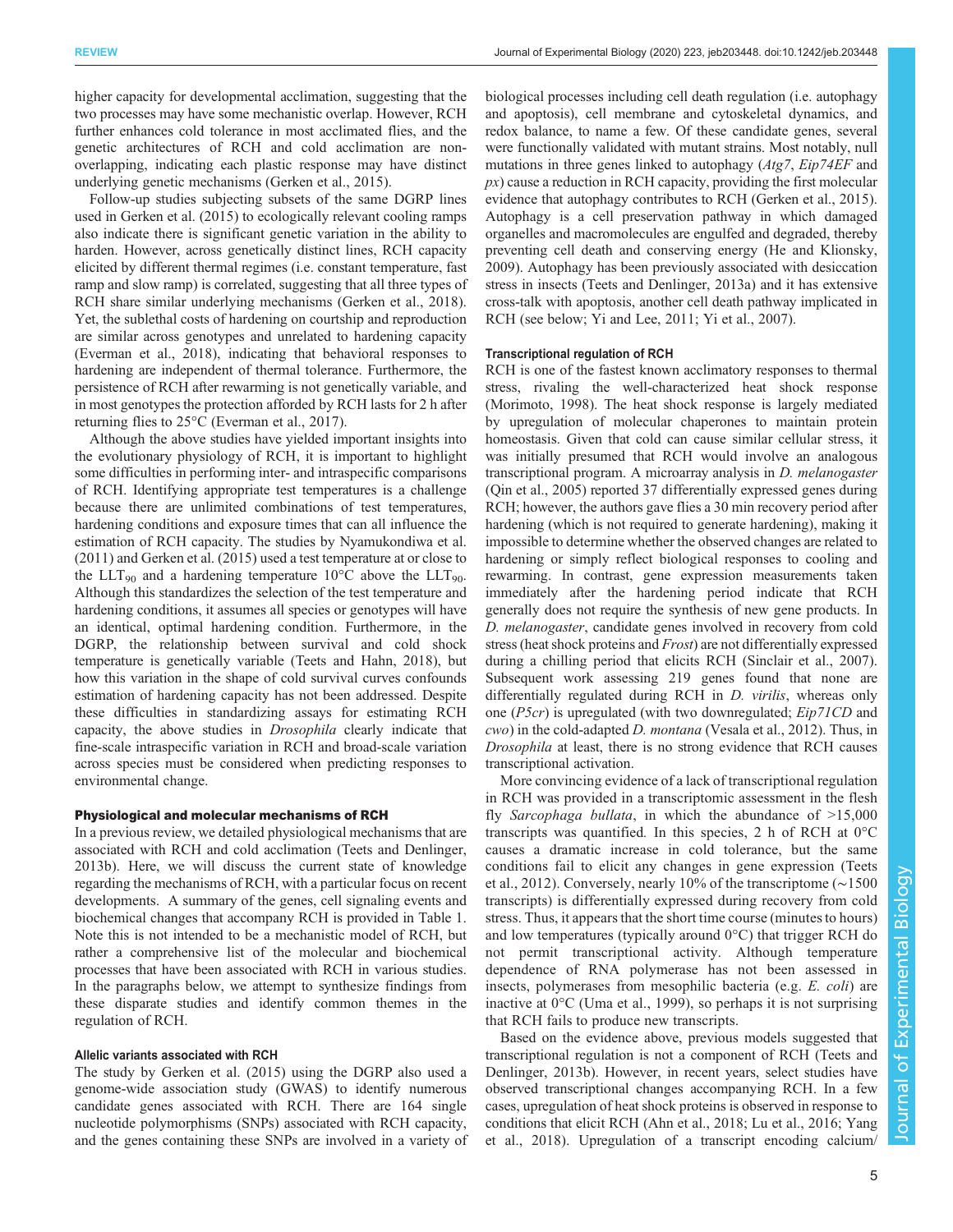| <b>Biological process</b>                                    | Specific mechanism                                  | Gene and protein classes,<br>cell signaling events and<br>biochemical changes                                                                                                                                                                                                                                                                      | Reference                                                                                                                                  |
|--------------------------------------------------------------|-----------------------------------------------------|----------------------------------------------------------------------------------------------------------------------------------------------------------------------------------------------------------------------------------------------------------------------------------------------------------------------------------------------------|--------------------------------------------------------------------------------------------------------------------------------------------|
| Allelic variation                                            | Gene classes<br>associated with<br>variation in RCH | Iron binding, apoptosis*, cell adhesion,<br>calcium binding, cytoskeleton, cuticle,<br>oxidation-reduction, cell membrane*,<br>autophagy*                                                                                                                                                                                                          | Gerken et al., 2015                                                                                                                        |
| Transcription<br>ши                                          | Gene classes<br>upregulated $†$                     | Heat shock proteins, cryoprotectant synthesis, Ahn et al., 2018; Kim et al., 2017;<br>fatty acid metabolism, phosphagen<br>synthesis, cytoskeletal organization,<br>mitochondrial organization, calcium<br>signaling                                                                                                                               | Lu et al., 2016; Park and Kim, 2014;<br>Vesala et al., 2012; Yang et al.,<br>2018                                                          |
|                                                              | Gene classes<br>downregulated <sup>+</sup>          | Oxidative stress, transcriptional regulation                                                                                                                                                                                                                                                                                                       | Vesala et al., 2012                                                                                                                        |
| Translation<br><b>Call Mills</b><br><b>ALLIMANA</b>          | Proteins upregulated <sup>9</sup>                   | Heat shock proteins, cytoskeletal proteins,<br>fatty acid metabolism, phosphagen<br>synthesis, mitochondrial organization,<br>ribosomal protein, proteolysis, electron<br>transport chain, calcium signaling,<br>nucleotide metabolism                                                                                                             | Yang et al., 2018; Li and Denlinger,<br>2008                                                                                               |
|                                                              | Proteins<br>downregulated <sup>§</sup>              | Heat shock proteins/chaperones, redox<br>balance, proteasome, cytoskeleton, RAS/<br>MAPK signaling, TCA cycle, iron cluster<br>assembly                                                                                                                                                                                                            | Li and Denlinger, 2018                                                                                                                     |
| Post-translational modifications and cell<br>signaling<br>NH | Protein phosphorylation                             | p38 MAP kinase, Ca <sup>2+</sup> /calmodulin-dependent Fujiwara and Denlinger, 2007; Li et al.,<br>protein kinase II, glycogen phosphorylase,<br>multiple proteins involved in: cytoskeleton,<br>cell cycle, morphogenesis, Hippo signaling,<br>phagosome, proteasome, protein<br>processing, mRNA surveillance,<br>endocytosis, carbon metabolism | 2012; Overgaard et al., 2014; Teets<br>and Denlinger, 2016; Teets et al.,<br>2013                                                          |
|                                                              | Apoptotic signaling                                 | Reduced apoptosis and caspase activity                                                                                                                                                                                                                                                                                                             | Yi and Lee, 2011; Yi et al., 2007                                                                                                          |
|                                                              | lon signaling and<br>homeostasis                    | Calcium influx, modulation of K <sup>+</sup> homeostasis Teets et al., 2008; Teets et al., 2013;<br>following cold shock                                                                                                                                                                                                                           | Armstrong et al., 2012; Findsen<br>et al., 2013                                                                                            |
| <b>Biochemical changes</b>                                   | Cell membrane <sup>¶</sup>                          | Increase in linoleic acid, oleic acid, overall<br>degree of unsaturation and membrane<br>fluidity                                                                                                                                                                                                                                                  | Lee et al., 2006a; Michaud and<br>Denlinger, 2006; Overgaard et al.,<br>2005; Overgaard et al., 2006                                       |
|                                                              | Cryoprotectant<br>accumulation <sup>11</sup>        | Alanine, glycerol, sorbitol, glucose, trehalose                                                                                                                                                                                                                                                                                                    | Michaud and Denlinger, 2007;<br>Overgaard et al., 2007; Park and<br>Kim, 2013; Yoder et al., 2009; Kim et<br>al., 2017; Park and Kim, 2014 |
|                                                              | Other metabolic<br>changes                          | Accumulation of glucose-6-P, fructose-6-P,<br>glutamine, pyruvate and urea; decrease in<br>beta-alanine, ornithine, mannose                                                                                                                                                                                                                        | Michaud and Denlinger, 2007                                                                                                                |

# <span id="page-5-0"></span>Table 1. Summary of molecular mechanisms associated with rapid cold hardening (RCH) across species

\*Validated with mutants.

‡ Observed in some species but not in well-studied Diptera (see [Sinclair et al., 2007](#page-11-0); [Teets et al., 2012\)](#page-11-0).

§ May be an artifact of post-translational modification (see [Overgaard et al., 2014;](#page-10-0) [Teets and Denlinger, 2016](#page-11-0)).

¶ But also see [MacMillan et al., 2009](#page-10-0).

This table is not meant to be a mechanistic model but rather a comprehensive summary of the processes that have been associated with RCH across disparate studies. The illustrations for the DNA double helix and translation were adapted from graphics provided by the Database Center for Life Science under a Creative Commons License (Attribution 4.0 International).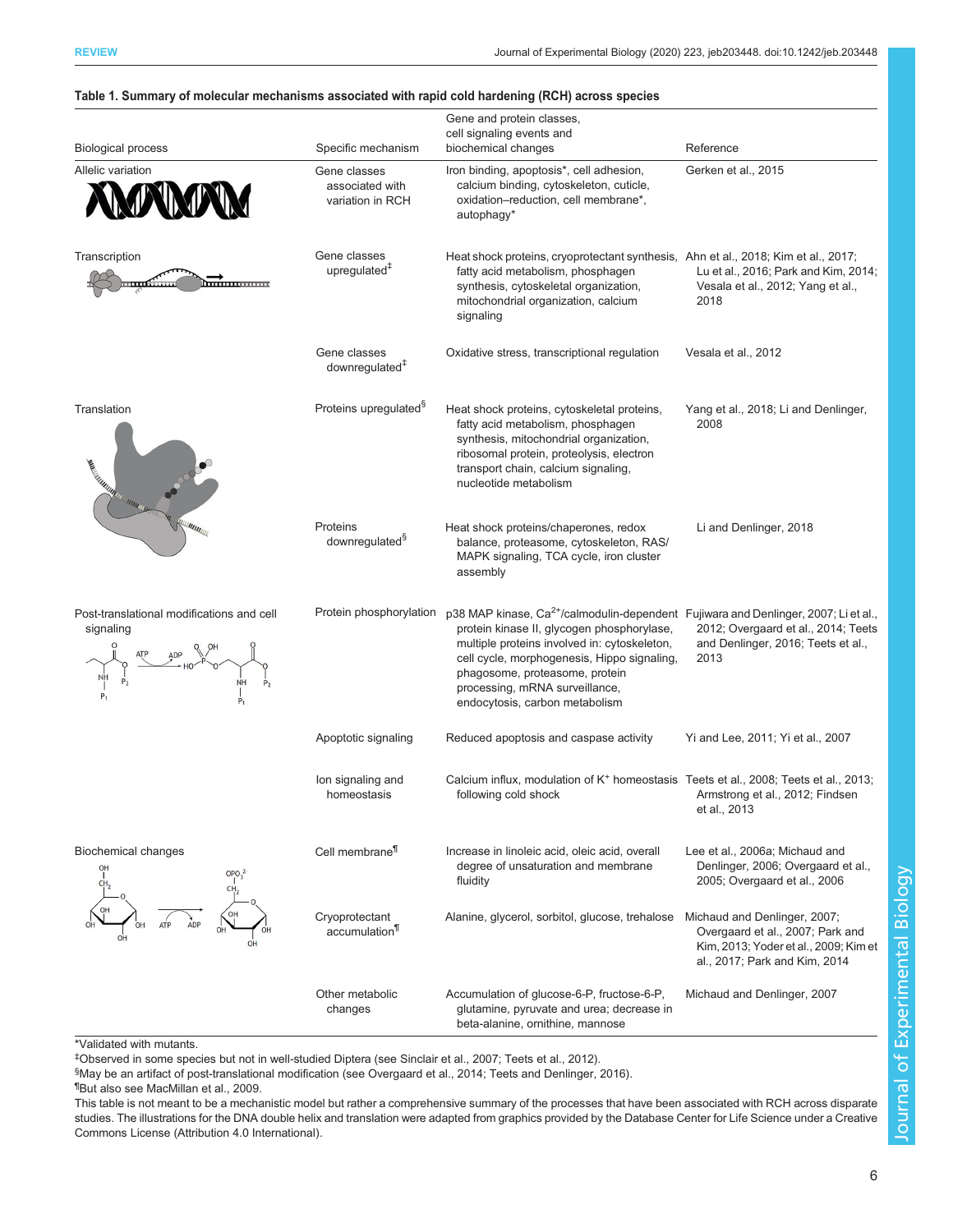calmodulin protein kinase II, a signaling protein involved in RCH (see below), is detected in the oriental fruit fly Bactrocera dorsalis [\(Ahn et al., 2018](#page-8-0)). Finally, transcripts encoding metabolic enzymes are also involved in RCH in select species, including transcripts involved in glycerol and trehalose synthesis [\(Kim et al., 2017](#page-9-0); [Park](#page-10-0) [and Kim, 2014\)](#page-10-0). Thus, some species appear to have a transcriptional component to RCH, but in well-studied Diptera (i.e. Drosophila and flesh flies), a strong RCH response is elicited despite the absence of transcriptional regulation.

## Protein synthesis during RCH

Evidence for changes in protein synthesis during RCH largely comes from two proteomic studies. In the brains of S. crassipalpis, 38 proteins (out of ∼370 assessed) are differentially abundant between control and RCH flies ([Li and Denlinger, 2008\)](#page-10-0). Out of these, 14 were identified by mass spectrometry, and the three proteins upregulated during RCH include ATP synthase, heat shock protein 26 (hsp26) and tropomyosin-1. Downregulated proteins include three proteins involved in proteostasis (including hsp90), three metabolic enzymes and two proteins involved in cytoskeletal dynamics. A similar experiment conducted in whole-body samples of the rice water weevil Lissorhoptus oryzophilus reported 21 proteins upregulated and eight downregulated during RCH ([Yang](#page-11-0) [et al., 2018](#page-11-0)). Among the upregulated proteins are two small heat shock proteins, several metabolic enzymes and several proteins involved in cytoskeletal dynamics. Although these two studies suggest that *de novo* protein synthesis is a component of RCH, the results should be interpreted with caution. First, in a later phosphoproteomic analysis of RCH (discussed below), many of the same classes of proteins (and in some cases identical proteins) were also differentially phosphorylated ([Teets and Denlinger,](#page-11-0) [2016](#page-11-0)). Phosphorylation and other post-translational modifications cause a shift in the isoelectric point, and the shifting of protein spots on a 2D gel can be interpreted as a change in protein abundance (see [Overgaard et al., 2014](#page-10-0)). Second, in D. melanogaster, flies are still capable of RCH when protein synthesis is blocked with cycloheximide, calling into question the functional significance of de novo protein synthesis [\(Misener et al., 2001](#page-10-0)).

# Post-translational modifications and cell signaling

The relatively small number of transcripts and proteins synthesized during RCH suggests that RCH is largely regulated by cell signaling. Chilling that induces RCH is accompanied by increased intracellular calcium, and calcium levels track temperature quite closely, suggesting that cells may use calcium to sense temperature and adjust their physiology accordingly [\(Teets](#page-11-0) [et al., 2008, 2013](#page-11-0)). Calcium entry into cells is also accompanied by phosphorylation and increased activity of calcium/calmodulindependent protein kinase II, although the downstream targets of this signaling enzyme during RCH are unknown. Calcium chelation, blocking calcium channels and antagonizing the calcium-binding protein calmodulin all prevent RCH in tissues [\(Teets et al., 2008,](#page-11-0) [2013](#page-11-0)). Although these experiments indicate a beneficial role of calcium influx during hardening, recent work has also demonstrated that calcium overload is responsible for cell death at low temperature, indicating a dual role for calcium during cold stress [\(Bayley et al., 2018](#page-9-0)). Whether calcium leads to beneficial hardening or triggers cell death may depend on its mode of entry into cells and the magnitude of calcium influx.

RCH is also accompanied by rapid phosphorylation of p38 MAP kinase, a stress-inducible kinase involved in many stress responses [\(Fujiwara and Denlinger, 2007;](#page-9-0) [Li et al., 2012](#page-10-0)). Within minutes of chilling at 0°C, p38 phosphorylation is detected, and it occurs most strongly at temperatures that elicit RCH ([Fujiwara and Denlinger,](#page-9-0) [2007\)](#page-9-0). Apoptotic signaling is a potential target of p38 during stress, and indeed RCH suppresses apoptotic cell death following cold shock [\(Yi and Lee, 2011](#page-11-0); [Yi et al., 2007\)](#page-11-0). This reduction in programmed cell death is accompanied by a significant reduction in the activity of caspases, a group of endoproteases involved in the execution of apoptosis; however, whether this suppression of caspases is directly caused by RCH or is a result of preventing cell damage after cold shock is unclear. [Overgaard et al. \(2014\)](#page-10-0) also observed apparent phosphorylation of glycogen phosphorylase during RCH, which is accompanied by a slight increase in glucose levels. However, somewhat paradoxically, this phosphorylation is not accompanied by a detectable increase in enzyme activity [\(Overgaard](#page-10-0) [et al., 2014](#page-10-0)). Activity was only measured in vitro, which may explain the discrepancy between the proteomics and enzyme activity data.

To further identify phosphorylation changes that accompany RCH, [Teets and Denlinger \(2016\)](#page-11-0) conducted a quantitative phosphoproteomic analysis of fat body and brain tissue from S. *bullata* following RCH. In the fat body and brain, 64 and 82 proteins, respectively, are differentially phosphorylated when tissues are chilled at 0°C for 2 h. Thus, relative to previous studies of mRNA and protein expression, there is an abundance of post-translational change following RCH. Of these differentially phosphorylated proteins, nine are common to both tissues, including three involved in stress responses [l(2)37Cc, Grasp65 and 14-3-3ζ], and several others involved in cytoskeletal dynamics. Among all differentially phosphorylated proteins, the gene ontology term 'response to stress' is enriched, and this term includes three heat shock proteins that are differentially phosphorylated during RCH. Thus, even though RCH is not accompanied by a classic heat shock response, we speculate that differential phosphorylation changes the chaperone activity and/ or cellular localization of heat shock proteins during RCH. In addition to stress proteins, proteins involved in cytoskeletal dynamics, vesicle-mediated transport and cell morphogenesis are differentially phosphorylated, indicating that cell structural modifications are an important component of RCH. Finally, KEGG enrichment analysis identified several new pathways involved in RCH, including Hippo signaling, protein processing pathways ( proteasome and endoplasmic reticulum) and carbon metabolism [\(Teets and Denlinger, 2016\)](#page-11-0). Although this study confirmed the likely importance of post-translational modification in RCH and identified new candidates, the functional significance of these protein phosphorylation changes is unclear, and further validation is required to confirm their role in RCH.

In addition to calcium signaling, RCH also modulates potassium homeostasis. Current models of chilling injury indicate that coldinduced membrane depolarization leads to hyperkalemia, and this disruption of ion balance is a major contributor to cold injury [\(Overgaard and MacMillan, 2017\)](#page-10-0). In the brain of D. melanogaster, cold stress causes a dramatic increase in extracellular potassium concentration, and interestingly, flies pretreated with RCH experience an even bigger disruption in potassium homeostasis [\(Armstrong](#page-8-0) [et al., 2012](#page-8-0)). However, RCH also allows for faster clearance of potassium during recovery ([Armstrong et al., 2012](#page-8-0)), which may explain the protective effect of RCH despite the larger disruption in ion balance. Nearly identical results were observed in the locust Locusta migratoria, in which RCH increases the degree of coldinduced hyperkalemia but allows for faster recovery of homeostasis [\(Findsen et al., 2013](#page-9-0)). While the mechanisms allowing faster clearance are unclear, in our previous phosphoproteomics analysis of RCH, we observed differential phosphorylation of many proteins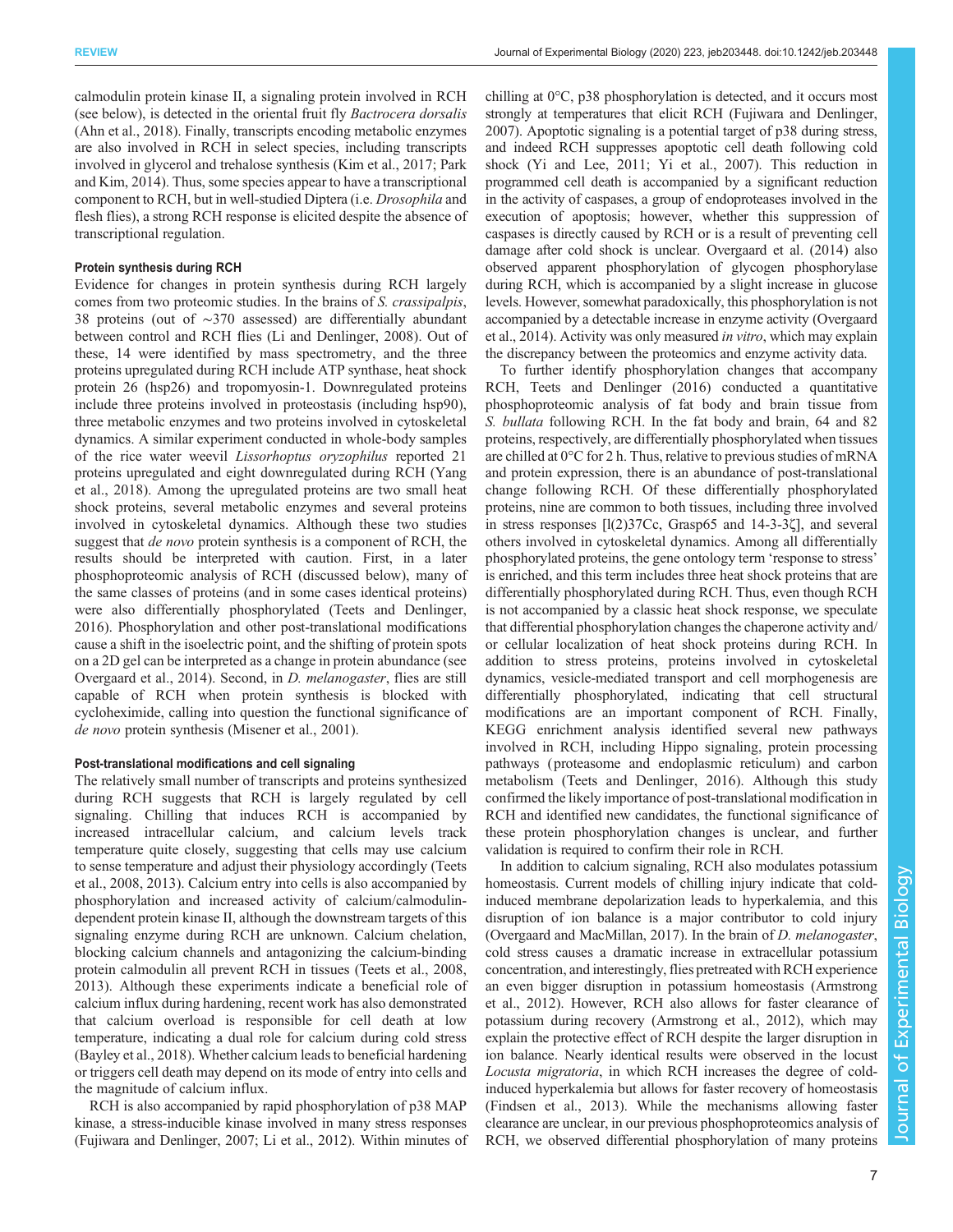involved in transport, cytoskeletal dynamics and cellular energetics, all of which may affect ion clearance [\(Teets and Denlinger, 2016\)](#page-11-0).

# Biochemical changes during RCH

Dating back to pioneering work by Salt in the 1950s and 1960s, cryoprotectant synthesis is perhaps the best-studied mechanism by which ectotherms seasonally enhance cold tolerance ([Salt, 1961\)](#page-11-0). Several studies have tested the hypothesis that RCH induces cryoprotectant synthesis. In a metabolomic screen of RCH in S. crassipalpis, the concentrations of five metabolites increased during hardening, including those of canonical cryoprotectants glycerol and sorbitol [\(Michaud and Denlinger, 2007](#page-10-0)). However, the authors elected for RCH treatment lasting 8 h, which is substantially longer than the duration required for maximal hardening in this species (1–2 h; [Chen et al., 1987](#page-9-0)), making it unclear whether the observed changes are necessary for RCH. Indeed, subsequent work in closely related S. bullata found no evidence of cryoprotectant synthesis following a 2 h hardening treatment that dramatically improves cold tolerance [\(Teets et al., 2012](#page-11-0)). In D. melanogaster, RCH elicits a slight but significant increase in glucose and trehalose ([Overgaard et al.,](#page-10-0) [2007](#page-10-0)), although other work has reported an absence of glucose synthesis during RCH [\(MacMillan et al., 2009\)](#page-10-0). In several moth species, increased levels of the cryoprotectants glycerol or trehalose are observed during RCH ([Kim et al., 2017](#page-9-0); [Park and Kim, 2013,](#page-10-0) [2014](#page-10-0)), providing further evidence that RCH involves cryoprotectant synthesis in certain species. However, the levels of cryoprotectants observed during RCH are substantially lower than those typically observed during seasonal cold acclimation, calling into question how these biochemical changes contribute to cold hardening.

Another biochemical change that accompanies RCH is the modification of cell membranes. The hypothesis of homeoviscous adaptation (see Glossary) indicates that organisms adjust the composition of their cell membranes to maintain fluidity at different temperatures [\(Sinensky, 1974](#page-11-0)), and this process has been identified as an important component of cold hardiness (Koš[tál,](#page-9-0) [2010](#page-9-0)). In both D. melanogaster and S. crassipalpis, RCH causes an increase in the abundance of certain unsaturated fatty acids and an overall increase in the degree of unsaturation ([Michaud and](#page-10-0) [Denlinger, 2006; Overgaard et al., 2005\)](#page-10-0), although the rate of cooling influences the exact nature of cell membrane modifications [\(Overgaard et al., 2006](#page-10-0)). These changes in membrane composition result in measurable increases in membrane fluidity when intact membranes are measured with 31P solid-state NMR ([Lee et al.,](#page-10-0) [2006a](#page-10-0)). However, as with cryoprotectant accumulation, there are cases where RCH is observed in the absence of any detectable changes in cell membrane composition ([MacMillan et al., 2009\)](#page-10-0).

# Towards a mechanistic understanding of RCH

As detailed above, many genes and pathways have been linked to RCH in studies spanning levels of biological organization, but this information was obtained from numerous species using a variety of methodologies. Thus, the key mechanisms that protect against cold injury during RCH are still largely unknown. However, some important patterns, including the importance of cell signaling and post-translational modifications, are emerging from these disparate studies, and we recommend the following future directions. Firstly, there is discrepancy over the role of transcription in RCH, and all the studies that have observed transcriptional changes were in Lepidoptera, which could indicate taxon-specific mechanisms for RCH. Carefully designed, comparative transcriptomic experiments across species would help clarify the role of gene expression in RCH. Secondly, while cell signaling is an important regulator of RCH, most of the cell signaling work to date has been conducted in non-model species, so moving this research to model species (i.e. D. melanogaster) may help advance these ideas. Finally, for any mechanistic study of RCH, we recommend using the minimal duration of cold exposure that elicits a maximal RCH response, and a careful study design to differentiate the physiological processes activated during hardening versus those activated during recovery. The increased availability of reverse genetic techniques (e.g. RNAi and genome editing) will also help to clarify the mechanisms that directly contribute to RCH.

We recommend the following steps to select RCH conditions for mechanistic studies. (1) Empirically determine the  $LLT_{90}$  for your species of interest. The time of cold exposure is somewhat arbitrary, but brief exposures lasting for 1–2 h are reasonable, since daily minimum temperatures are typically experienced within this timeframe. (2) Limit the duration of acclimation to the minimum time required to induce maximal hardening. For most species, maximal hardening occurs within 1–2 h. Thus, we recommend starting with a 1 h hardening period and increasing the duration as needed to achieve maximal hardening. (3) Empirically determine the optimal temperature for RCH induction. Use of a temperature  $10^{\circ}$ C above the LLT<sub>90</sub> generally works well to elicit hardening in most species. If no hardening is observed at this temperature, attempt additional temperatures within ∼5°C above and below this temperature. (4) Use the empirically determined RCH conditions from Steps 2 and 3 for physiological and molecular experiments. Using the minimal duration of hardening that elicits a strong phenotypic response will reduce false positives and increase the chances of identifying mechanisms that are necessary and sufficient for RCH.

### Multiple triggers elicit RCH

Earlier in the review, we defined RCH as acclimation that occurs in less than a day in response to chilling below the developmental threshold; however, it is becoming increasingly clear that RCH is also elicited by other cues (Table 2). Exposure to high temperature,

| Table 2. Summary of triggers that elicit rapid acclimation within 24 h and |  |
|----------------------------------------------------------------------------|--|
| their effects on stress tolerance                                          |  |

| Pretreatment           |                             |                                               |
|------------------------|-----------------------------|-----------------------------------------------|
| condition              | Effect                      | Reference                                     |
| Chilling               | ↑ Cold tolerance            | Lee et al., 1987 and numerous<br>others       |
|                        | ↑ Freezing tolerance        | Kawarasaki et al., 2013                       |
|                        | ↑ Dehydration<br>resistance | Yoder et al., 2006                            |
|                        | ↑ Anoxia tolerance          | Gantz et al., 2020b preprint                  |
|                        | ↑ Immune system<br>activity | Salehipour-shirazi et al., 2017               |
| Freezing               | ↑ Freezing tolerance        | Lee et al., 2006b; Kawarasaki<br>et al., 2013 |
| High temperature       | ↑ Cold tolerance            | Chen et al., 1991                             |
| Dehydration            | ↑ Cold tolerance            | Yi et al., 2017; Kawarasaki<br>et al., 2019   |
|                        | ↑ Freezing tolerance        | Levis et al., 2012                            |
|                        | ↑ Dehydration<br>resistance | Hoffmann, 1990; Bazinet<br>et al., 2010       |
| Hyperosmotic<br>stress | ↑ Freezing tolerance        | Gantz et al., 2020b preprint                  |
| Hypo-osmotic<br>stress | ↑ Freezing tolerance        | Gantz et al., 2020b preprint                  |
| Anoxia                 | ↑ Cold tolerance            | Coulson and Bale, 1991                        |
| Fasting                | ↑ Freezing tolerance        | Gantz et al., 2020b preprint                  |
| UV irradiation         | ↑ Freezing tolerance        | Gantz et al., 2020b preprint                  |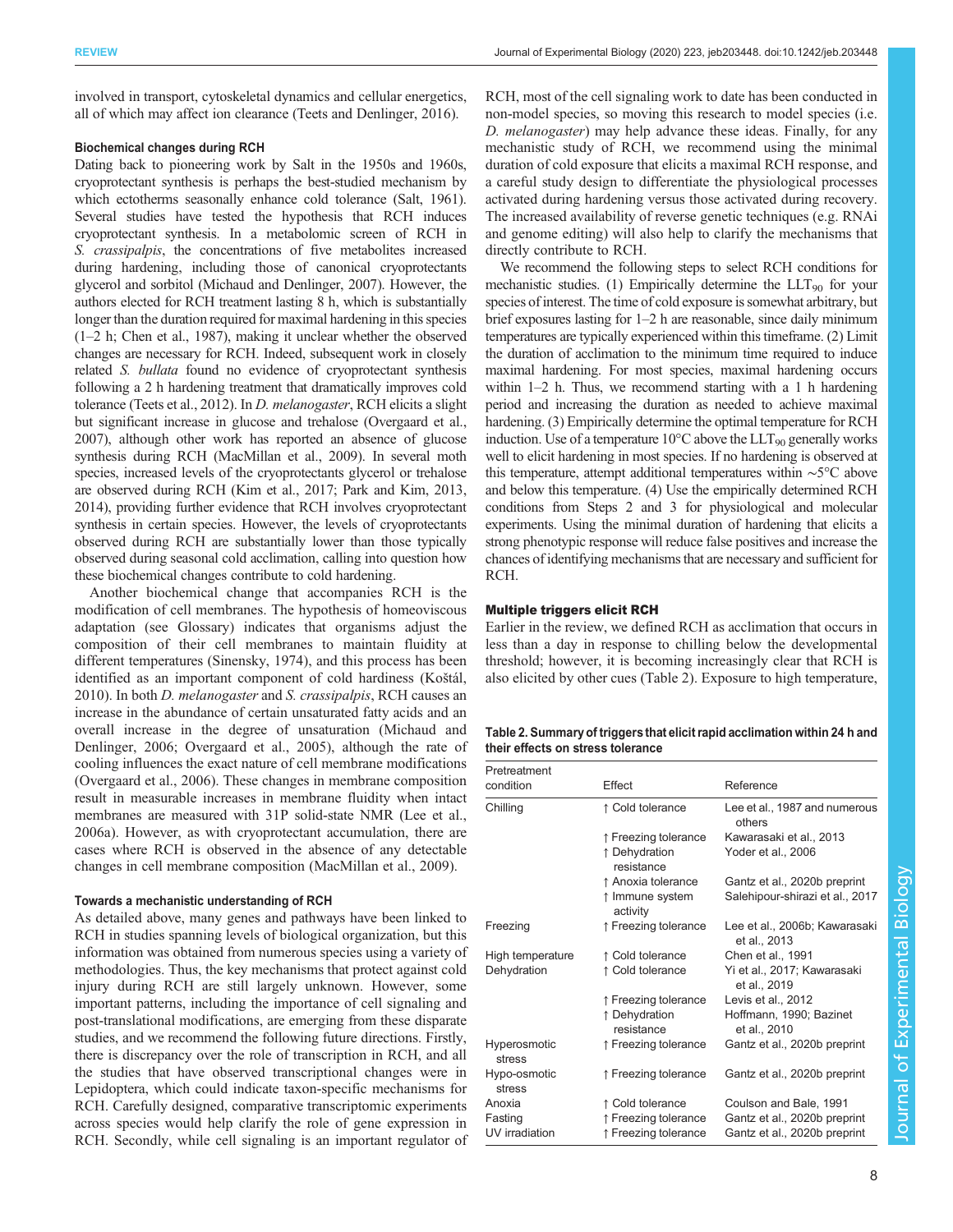<span id="page-8-0"></span>anoxia and dehydration, in particular, can cause measurable increases in cold tolerance within 1–2 h ([Chen et al., 1991](#page-9-0); [Coulson and Bale, 1991; Gantz and Lee, 2015; Kawarasaki et al.,](#page-9-0) [2019](#page-9-0); [Levis et al., 2012](#page-10-0)). Similarly, other stresses, such as fasting and UV irradiation can trigger acquisition of increased cold tolerance within 24 h (Andersen et al., 2013; [Gantz et al., 2020b](#page-9-0) [preprint;](#page-9-0) [Le Bourg, 2013\)](#page-10-0). Furthermore, similar to other cues enhancing cold tolerance, mild chilling can enhance tolerance to other stressors, such as anoxia, dehydration and upregulated immune activity ([Gantz et al., 2020a;](#page-9-0) [Salehipour-Shirazi et al.,](#page-11-0) [2017](#page-11-0); [Yoder et al., 2006](#page-11-0)). This ability of multiple triggers to elicit RCH is analogous to the well-studied phenomenon of hormesis, where mild exposure to stress (e.g. thermal stress, anoxia, insecticides, UV irradiation) has long-lasting impacts on longevity, fitness and stress tolerance (see [Calabrese, 2013](#page-9-0); [Cutler](#page-9-0) [and Guedes, 2017;](#page-9-0) [López-Martínez et al., 2014](#page-10-0); [López-Martínez](#page-10-0) [and Hahn, 2012; Patil et al., 1996](#page-10-0); [Scannapieco et al., 2007](#page-11-0)).

From an ecological perspective, stressful conditions often occur concomitantly [\(Holmstrup et al., 2010\)](#page-9-0), which may explain the ability of multiple cues to enhance cold hardiness. For example, cold fronts typically produce reduced humidity ([Miles, 1962; Moeller et al.,](#page-10-0) [1993](#page-10-0)), exposure to ultraviolet light may accompany high temperatures and hypoxia can coincide with hypo-osmotic stress during flooding [\(Hoback et al., 1998\)](#page-9-0). Nevertheless, most studies of RCH have investigated a single cue at a time; simultaneous use of multiple stressors would strengthen our understanding of the ecological relevance of RCH and other rapid acclimatory responses. In the limited data available, multiple stressors can induce more robust hardening responses. For example, in adult flesh flies (S. bullata), sequential exposure to chilling and dehydration promotes faster recovery from chill coma than exposure to chilling or dehydration only [\(Yi et al., 2017\)](#page-11-0). Similarly, when larvae are sequentially exposed to dehydration and chilling, rates of pupariation and cell survival after cold shock are dramatically improved ([Yi et al., 2017\)](#page-11-0). In contrast, combinations of other pretreatments, such as nutrient restriction with dehydration or anoxia with chilling, impose negative effects on cold tolerance [\(Mitchell et al., 2017; Nilson et al., 2006\)](#page-10-0). Although the generality of these results remains to be seen, they suggest that certain stressors trigger shared mechanistic pathways, whereas others elicit distinct protective responses that are incompatible.

Although the mechanisms of RCH are the subject of intense investigation (see above), the physiological and molecular mechanisms triggered by other hardening cues have not been assessed. Chilling and other cues often enhance stress tolerance on similar timescales, i.e. protective effects are seen within 1 h and reach a maximum by ∼2 h after induction ([Coulson and Bale, 1991](#page-9-0); [Gantz](#page-9-0) [and Lee, 2015](#page-9-0); [Kawarasaki et al., 2019;](#page-9-0) [Lee et al., 1987](#page-10-0)). Thus, it is tempting to speculate that cold stress and these disparate cues share core signaling pathways (cross-talk; see Glossary) and/or protective mechanisms (cross-tolerance; see Glossary). Indeed, cold and desiccation stress, for example, share many features at the cellular level, and cross-tolerance is often observed between these stressors [\(Sinclair et al., 2013\)](#page-11-0). However, interactions among different environmental cues that induce hardening responses may be far more complex. In a recent study, we systematically examined rapid cross-tolerance in larvae of B. antarctica by exposing larvae to six different acclimation treatments and four different stress conditions in a full factorial design. Here, only certain combinations of stressors elicited cross-tolerance, and there was no clear pattern regarding which cues enhanced tolerance to which stressors. For example, acclimation in an acidic environment (pH 3) for 2 h increased freezing (−14°C for 24 h) and dehydration (35% relative humidity for

24 h) tolerance, but decreased heat tolerance at 30°C and survival of a hyperosmotic challenge in 3.0 mol l−<sup>1</sup> NaCl solution ([Gantz et al.,](#page-9-0) [2020b preprint](#page-9-0)). Thus, while there is some cross-talk and/or cross-tolerance between various stressors, there also appear to be stress-specific signaling mechanisms, as indicated by the result that no single pre-treatment elicited increased tolerance to every posttreatment. Therefore, systematic investigations of the mechanistic interactions between these stressors offers an exciting opportunity for future research.

#### Conclusions

The discovery of RCH ([Lee et al., 1987\)](#page-10-0) led to a paradigm shift in how we think about cold hardening. Although seasonal adaptations to gradual changes in temperature (i.e. diapause and cold acclimation) were well appreciated, it is now clear that cold tolerance is a flexible trait that can rapidly change in response to temperature and other environmental signals. From the limited studies that have addressed the evolutionary biology of RCH, there are both inter- and intraspecific variation in RCH capacity that is likely shaped by selection, and it appears that the capacity for RCH is constrained by basal cold hardiness. Although the ecological relevance of RCH is well established, the physiological mechanisms have remained somewhat of a puzzle. The mechanisms of chilling injury are becoming increasingly well characterized ([Overgaard and](#page-10-0) [MacMillan, 2017](#page-10-0)), but the protection elicited by RCH does not seem to be determined by canonical cryoprotective pathways (e.g. cryoprotectants, stress protein expression), at least in most cases. Some important upstream regulators (i.e. calcium signaling, p38 MAPK) have been identified, but the downstream processes that confer cold tolerance is an area ripe for further investigation. Furthermore, RCH can be induced by multiple cues besides chilling, but many of these cues are not well characterized. Although the underpinning mechanisms and ecological relevance are unclear, these observations of rapid cross-tolerance provide a new area of research, and in future work, we aim to identify the signaling mechanisms (cross-talk) and protective mechanisms (crosstolerance) that promote rapid acclimation across stressors. Although this work is in its infancy, it appears that RCH may be part of a collection of generalized rapid acclimation responses that allow organisms to integrate complex environmental signals and optimize performance in temporally variable environments.

#### **Acknowledgements**

The authors appreciate the efforts of Stefan Galander and Julian Dow in soliciting and approving submission of this review. We appreciate the thorough review and editorial comments provided by Stefan Galander and two anonymous reviewers.

#### Competing interests

The authors declare no competing or financial interests.

#### Funding

This work is supported by Hatch Project 1010996 from the USDA National Institute of Food and Agriculture and National Science Foundation grant OIA-1826689 to N.M.T.

#### References

- [Ahn, J. J., Choi, K., Huang, S.-Y., Al Baki, M. A., Ahmed, S. and Kim, Y.](https://doi.org/10.1016/j.aspen.2018.09.010) (2018). [Calcium/calmodulin-dependent protein kinase II of the oriental fruit fly,](https://doi.org/10.1016/j.aspen.2018.09.010) Bactrocera dorsalis[, and its association with rapid cold hardiness.](https://doi.org/10.1016/j.aspen.2018.09.010) J. Asia-Pacific Entomol. 21, [1275-1282. doi:10.1016/j.aspen.2018.09.010](https://doi.org/10.1016/j.aspen.2018.09.010)
- [Andersen, J. L., Findsen, A. and Overgaard, J.](https://doi.org/10.1016/j.jinsphys.2013.07.008) (2013). Feeding impairs chill coma [recovery in the migratory locust \(](https://doi.org/10.1016/j.jinsphys.2013.07.008)Locusta migratoria). J. Insect Physiol. 59, [1041-1048. doi:10.1016/j.jinsphys.2013.07.008](https://doi.org/10.1016/j.jinsphys.2013.07.008)
- Armstrong, G. A. B., Rodrí[guez, E. C. and Robertson, R. M.](https://doi.org/10.1016/j.jinsphys.2012.09.006) (2012). Cold hardening modulates K<sup>+</sup> [homeostasis in the brain of](https://doi.org/10.1016/j.jinsphys.2012.09.006) Drosophila melanogaster during chill coma. J. Insect Physiol. 58[, 1511-1516. doi:10.1016/j.jinsphys.2012.09.006](https://doi.org/10.1016/j.jinsphys.2012.09.006)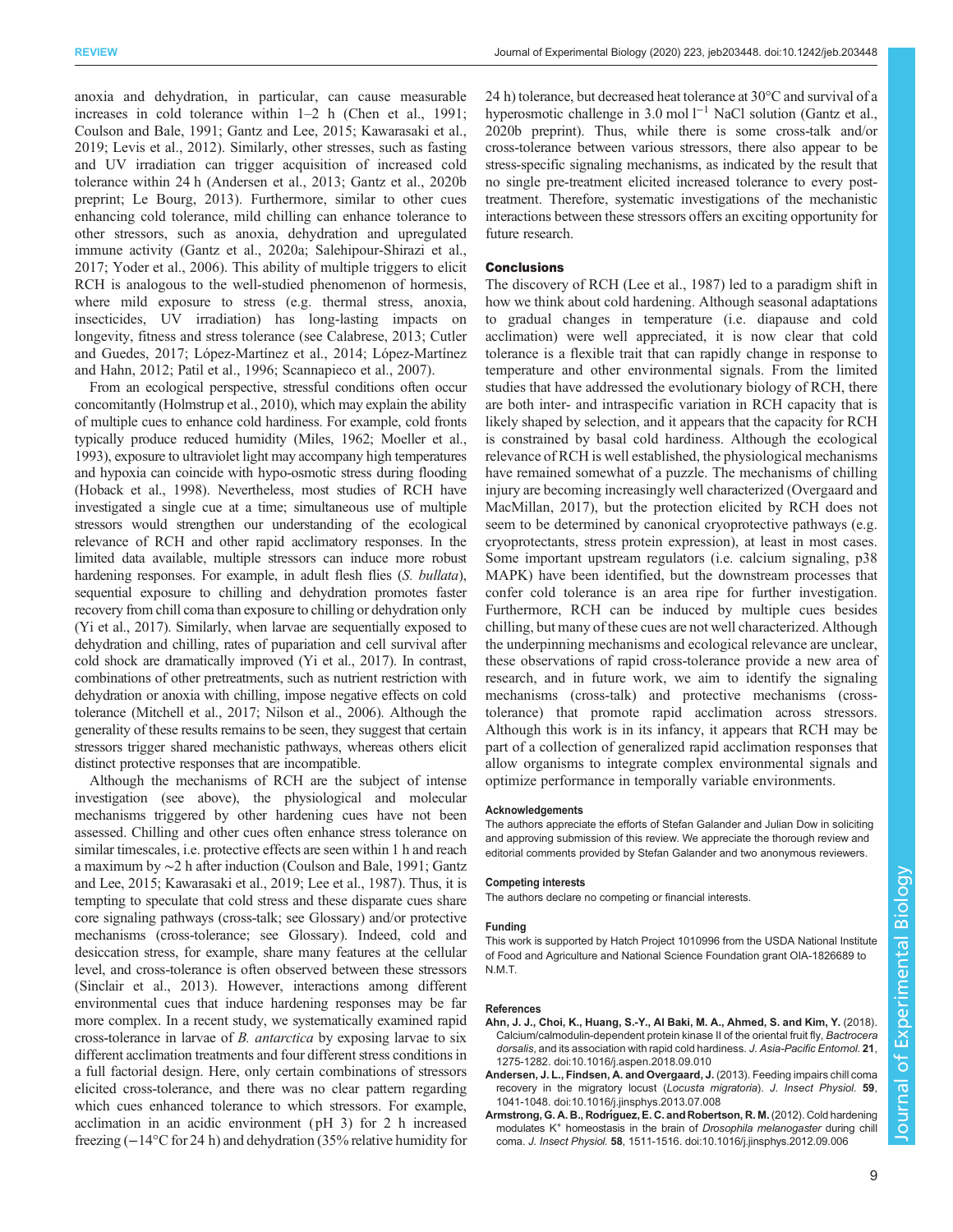- <span id="page-9-0"></span>[Bahrndorff, S., Loeschcke, V., Pertoldi, C., Beier, C. and Holmstrup, M.](https://doi.org/10.1111/j.1365-2435.2008.01503.x) (2009). [The rapid cold hardening response of Collembola is influenced by thermal](https://doi.org/10.1111/j.1365-2435.2008.01503.x) variability of the habitat. Funct. Ecol. 23[, 340-347. doi:10.1111/j.1365-2435.2008.](https://doi.org/10.1111/j.1365-2435.2008.01503.x) [01503.x](https://doi.org/10.1111/j.1365-2435.2008.01503.x)
- [Basson, C. H., Nyamukondiwa, C. and Terblanche, J. S.](https://doi.org/10.1111/j.1558-5646.2011.01419.x) (2012). Fitness costs of rapid cold-hardening in Ceratitis capitata. Evolution 66[, 296-304. doi:10.1111/j.](https://doi.org/10.1111/j.1558-5646.2011.01419.x) [1558-5646.2011.01419.x](https://doi.org/10.1111/j.1558-5646.2011.01419.x)
- [Bayley, J. S., Winther, C. B., Andersen, M. K., Grønkjær, C., Nielsen, O. B.,](https://doi.org/10.1073/pnas.1813532115) Pedersen, T. H. and Overgaard, J. [\(2018\). Cold exposure causes cell death by](https://doi.org/10.1073/pnas.1813532115) [depolarization-mediated](https://doi.org/10.1073/pnas.1813532115)  $Ca^{2+}$  $Ca^{2+}$  [overload in a chill-susceptible insect.](https://doi.org/10.1073/pnas.1813532115) Proc. Natl. Acad. Sci. USA 115[, E9737-E9744. doi:10.1073/pnas.1813532115](https://doi.org/10.1073/pnas.1813532115)
- [Bazinet, A. L., Marshall, K. E., MacMillan, H. A., Williams, C. M. and Sinclair,](https://doi.org/10.1016/j.jinsphys.2010.09.002) **B. J.** [\(2010\). Rapid changes in desiccation resistance in](https://doi.org/10.1016/j.jinsphys.2010.09.002) *Drosophila melanogaster* [are facilitated by changes in cuticular permeability.](https://doi.org/10.1016/j.jinsphys.2010.09.002) J. Insect Physiol. 56, [2006-2012. doi:10.1016/j.jinsphys.2010.09.002](https://doi.org/10.1016/j.jinsphys.2010.09.002)
- Bowler, K. [\(2005\). Acclimation, heat shock and hardening.](https://doi.org/10.1016/j.jtherbio.2004.09.001) J. Therm. Biol. 30, [125-130. doi:10.1016/j.jtherbio.2004.09.001](https://doi.org/10.1016/j.jtherbio.2004.09.001)
- Broufas, G. D. and Koveos, D. S. [\(2001\). Rapid cold hardening in the predatory](https://doi.org/10.1016/S0022-1910(00)00162-1) mite [Euseius \(Amblyseius\) finlandicus](https://doi.org/10.1016/S0022-1910(00)00162-1) (Acari: Phytoseiidae). J. Insect Physiol. 47, [699-708. doi:10.1016/S0022-1910\(00\)00162-1](https://doi.org/10.1016/S0022-1910(00)00162-1)
- Burks, C. S. and Hagstrum, D. W. [\(1999\). Rapid cold hardening capacity in five](https://doi.org/10.1016/S0022-474X(98)00031-9) [species of coleopteran pests of stored grain.](https://doi.org/10.1016/S0022-474X(98)00031-9) J. Stored Prod. Res. 35, 65-75. [doi:10.1016/S0022-474X\(98\)00031-9](https://doi.org/10.1016/S0022-474X(98)00031-9)
- Calabrese, E. J. [\(2013\). Low doses of radiation can enhance insect lifespans.](https://doi.org/10.1007/s10522-013-9436-5) Biogerontology 14[, 365-381. doi:10.1007/s10522-013-9436-5](https://doi.org/10.1007/s10522-013-9436-5)
- [Chen, C.-P., Denlinger, D. L. and Lee, R. E.](https://doi.org/10.1086/physzool.60.3.30162282) (1987). Cold-shock injury and rapid [cold hardening in the flesh fly](https://doi.org/10.1086/physzool.60.3.30162282) Sarcophaga crassipalpis. Physiol. Zool. 60, [297-304. doi:10.1086/physzool.60.3.30162282](https://doi.org/10.1086/physzool.60.3.30162282)
- [Chen, C.-P., Lee, R. E., , Jr and Denlinger, D. L.](https://doi.org/10.1007/BF00258982) (1990). A comparison of the [responses of tropical and temperate flies \(Diptera: Sarcophagidae\) to cold and](https://doi.org/10.1007/BF00258982) heat stress. [J. Comp. Physiol. B Biochem. Syst. Environ. Physiol.](https://doi.org/10.1007/BF00258982) 160, 543-547. [doi:10.1007/BF00258982](https://doi.org/10.1007/BF00258982)
- [Chen, C.-P., Lee, R. E., , Jr and Denlinger, D. L.](https://doi.org/10.1111/j.1365-3032.1991.tb00539.x) (1991). Cold shock and heat [shock: a comparison of the protection generated by brief pretreatment at less](https://doi.org/10.1111/j.1365-3032.1991.tb00539.x) severe temperatures. Physiol. Entomol. 16[, 19-26. doi:10.1111/j.1365-3032.](https://doi.org/10.1111/j.1365-3032.1991.tb00539.x) [1991.tb00539.x](https://doi.org/10.1111/j.1365-3032.1991.tb00539.x)
- [Chevin, L.-M., Lande, R. and Mace, G. M.](https://doi.org/10.1371/journal.pbio.1000357) (2010). Adaptation, plasticity, and [extinction in a changing environment: towards a predictive theory.](https://doi.org/10.1371/journal.pbio.1000357) PLoS Biol. 8, [e1000357. doi:10.1371/journal.pbio.1000357](https://doi.org/10.1371/journal.pbio.1000357)
- Colinet, H. and Hoffmann, A. A. [\(2012\). Comparing phenotypic effects and](https://doi.org/10.1111/j.1365-2435.2011.01898.x) [molecular correlates of developmental, gradual and rapid cold acclimation](https://doi.org/10.1111/j.1365-2435.2011.01898.x) responses in [Drosophila melanogaster](https://doi.org/10.1111/j.1365-2435.2011.01898.x). Funct. Ecol. 26, 84-93. doi:10.1111/j. [1365-2435.2011.01898.x](https://doi.org/10.1111/j.1365-2435.2011.01898.x)
- Coulson, S. J. and Bale, J. S. [\(1991\). Anoxia induces rapid cold hardening in the](https://doi.org/10.1016/0022-1910(91)90026-V) housefly Musca domestica [\(Diptera: Muscidae\).](https://doi.org/10.1016/0022-1910(91)90026-V) J. Insect Physiol. 37, 497-501. [doi:10.1016/0022-1910\(91\)90026-V](https://doi.org/10.1016/0022-1910(91)90026-V)
- Coulson, S. C. and Bale, J. S. [\(1992\). Effect of rapid cold hardening on](https://doi.org/10.1016/0022-1910(92)90118-W) [reproduction and survival of offspring in the housefly](https://doi.org/10.1016/0022-1910(92)90118-W) Musca domestica. J. Insect Physiol. 38[, 421-424. doi:10.1016/0022-1910\(92\)90118-W](https://doi.org/10.1016/0022-1910(92)90118-W)
- Cutler, G. C. and Guedes, R. N. C. (2017). Occurrence and significance of insecticide-induced hormesis in insects. In Pesticide Dose: Effects on the Environment and Target and Non-Target Organisms (ed. S. O. Duke, P. Kudsk and K. Solomon), pp. 101-119. Washington, DC: American Chemical Society.
- Czajka, M. C. and Lee, R. E. (1990). A rapid-cold-hardening response protecting against cold shock injury in Drosophila melanogaster. J. Exp. Biol. 148, 245-254.
- [Dillon, M. E., Woods, H. A., Wang, G., Fey, S. B., Vasseur, D. A., Telemeco, R. S.,](https://doi.org/10.1093/icb/icw024) Marshall, K. and Pincebourde, S. [\(2016\). Life in the frequency domain: the](https://doi.org/10.1093/icb/icw024) [biological impacts of changes in climate variability at multiple time scales.](https://doi.org/10.1093/icb/icw024) *Integr.* Comp. Biol. 56[, 14-30. doi:10.1093/icb/icw024](https://doi.org/10.1093/icb/icw024)
- [Everatt, M. J., Worland, M. R., Bale, J. S., Convey, P. and Hayward, S. A. L.](https://doi.org/10.1016/j.jinsphys.2012.05.009) [\(2012\). Pre-adapted to the maritime Antarctic? - Rapid cold hardening of the](https://doi.org/10.1016/j.jinsphys.2012.05.009) midge, Eretmoptera murphyi. J. Insect Physiol. 58[, 1104-1111. doi:10.1016/j.](https://doi.org/10.1016/j.jinsphys.2012.05.009) [jinsphys.2012.05.009](https://doi.org/10.1016/j.jinsphys.2012.05.009)
- [Everman, E. R., Ledbetter, N. and Morgan, T. J.](https://doi.org/10.1111/phen.12191) (2017). The persistence of shortterm cold acclimation in [Drosophila melanogaster](https://doi.org/10.1111/phen.12191) (Diptera: Drosophilidae). Physiol. Entomol. 42[, 291-298. doi:10.1111/phen.12191](https://doi.org/10.1111/phen.12191)
- [Everman, E. R., Delzeit, J. L., Hunter, F. K., Gleason, J. M. and Morgan, T. J.](https://doi.org/10.1371/journal.pone.0197822) [\(2018\). Costs of cold acclimation on survival and reproductive behavior in](https://doi.org/10.1371/journal.pone.0197822) Drosophila melanogaster. PLoS ONE 13[, e0197822. doi:10.1371/journal.pone.](https://doi.org/10.1371/journal.pone.0197822) [0197822](https://doi.org/10.1371/journal.pone.0197822)
- [Findsen, A., Andersen, J. L., Calderon, S. and Overgaard, J.](https://doi.org/10.1242/jeb.081141) (2013). Rapid cold [hardening improves recovery of ion homeostasis and chill coma recovery time in](https://doi.org/10.1242/jeb.081141) [the migratory locust,](https://doi.org/10.1242/jeb.081141) Locusta migratoria. J. Exp. Biol. 216, 1630-1637. doi:10. [1242/jeb.081141](https://doi.org/10.1242/jeb.081141)
- Fujiwara, Y. and Denlinger, D. L. [\(2007\). p38 MAPK is a likely component of the](https://doi.org/10.1242/jeb.006536) [signal transduction pathway triggering rapid cold hardening in the flesh fly](https://doi.org/10.1242/jeb.006536) Sarcophaga crassipalpis. J. Exp. Biol. 210[, 3295-3300. doi:10.1242/jeb.006536](https://doi.org/10.1242/jeb.006536)
- Gantz, J. D. and Lee, R. E. [\(2015\). The limits of drought-induced rapid cold](https://doi.org/10.1016/j.jinsphys.2014.12.004)[hardening: Extremely brief, mild desiccation triggers enhanced freeze-tolerance](https://doi.org/10.1016/j.jinsphys.2014.12.004)

in Eurosta solidaginis larvae. J. Insect Physiol. 73[, 30-36. doi:10.1016/j.jinsphys.](https://doi.org/10.1016/j.jinsphys.2014.12.004) [2014.12.004](https://doi.org/10.1016/j.jinsphys.2014.12.004)

- Gantz, J. D., Spong, K. E., Seroogy, E., Robertson, R. M. and Lee, R. E. (2020a). Effects of brief chilling and desiccation on ion homeostasis in the central nervous system of the migratory locust, Locusta migratoria. Comp. Biochem. Physiol. A Comp. Physiol. (in press).
- [Gantz, J. D., Philip, B. N., Teets, N. M., Kawarasaki, Y., Potts, L. J., Spacht, D. E.,](https://doi.org/10.1101/2020.01.01.887414) [Benoit, J. B., Denlinger, D. L. and Lee, R. E.](https://doi.org/10.1101/2020.01.01.887414) (2020b). Brief exposure to a diverse [range of environmental stress enhances stress tolerance in the polyextremophilic](https://doi.org/10.1101/2020.01.01.887414) Antarctic midge, Belgica antarctica. bioRxiv[, 2020.01.01.887414. doi:10.1101/](https://doi.org/10.1101/2020.01.01.887414) [2020.01.01.887414](https://doi.org/10.1101/2020.01.01.887414)
- [Gerken, A. R., Eller, O. C., Hahn, D. A. and Morgan, T. J.](https://doi.org/10.1073/pnas.1503456112) (2015). Constraints, [independence, and evolution of thermal plasticity: Probing genetic architecture of](https://doi.org/10.1073/pnas.1503456112) [long- and short-term thermal acclimation.](https://doi.org/10.1073/pnas.1503456112) Proc. Natl. Acad. Sci. USA 112, [4399-4404. doi:10.1073/pnas.1503456112](https://doi.org/10.1073/pnas.1503456112)
- [Gerken, A. R., Eller-Smith, O. C. and Morgan, T. J.](https://doi.org/10.1016/j.jtherbio.2018.06.011) (2018). Speed of exposure to [rapid cold hardening and genotype drive the level of acclimation response in](https://doi.org/10.1016/j.jtherbio.2018.06.011) Drosophila melanogaster. J. Therm. Biol. 76[, 21-28. doi:10.1016/j.jtherbio.2018.](https://doi.org/10.1016/j.jtherbio.2018.06.011) [06.011](https://doi.org/10.1016/j.jtherbio.2018.06.011)
- Ghazy, N. A. and Amano, H. [\(2014\). Rapid cold hardening response in the](https://doi.org/10.1007/s10493-014-9803-1) predatory mite [Neoseiulus californicus](https://doi.org/10.1007/s10493-014-9803-1). Exp. Appl. Acarol 63, 535-544. doi:10. [1007/s10493-014-9803-1](https://doi.org/10.1007/s10493-014-9803-1)
- Hazel, J. R. and Landrey, S. R. [\(1988\). Time course of thermal adaptation in plasma](https://doi.org/10.1152/ajpregu.1988.255.4.R628) [membranes of trout kindey. II. Molecular-species composition.](https://doi.org/10.1152/ajpregu.1988.255.4.R628) Am. J. Physiol. 255[, R628-R634. doi:10.1152/ajpregu.1988.255.4.R628](https://doi.org/10.1152/ajpregu.1988.255.4.R628)
- He, C. and Klionsky, D. J. [\(2009\). Regulation mechanisms and signaling pathways](https://doi.org/10.1146/annurev-genet-102808-114910) of autophagy. Annu. Rev. Genet. 43[, 67-93. doi:10.1146/annurev-genet-102808-](https://doi.org/10.1146/annurev-genet-102808-114910) [114910](https://doi.org/10.1146/annurev-genet-102808-114910)
- [Hoback, W. W., Stanley, D. W., Higley, L. G. and Barnhart, M. C.](https://doi.org/10.1674/0003-0031(1998)140[0027:SOIAAB]2.0.CO;2) (1998). Survival [of immersion and anoxia by larval tiger beetles, Cicindela togata.](https://doi.org/10.1674/0003-0031(1998)140[0027:SOIAAB]2.0.CO;2) Am. Midl. Nat. 140[, 27-33. doi:10.1674/0003-0031\(1998\)140\[0027:SOIAAB\]2.0.CO;2](https://doi.org/10.1674/0003-0031(1998)140[0027:SOIAAB]2.0.CO;2)
- Hoffmann, A. A. [\(1990\). Acclimation for desiccation resistance in](https://doi.org/10.1016/0022-1910(90)90176-G) Drosophila melanogaster [and the association between acclimation responses and genetic](https://doi.org/10.1016/0022-1910(90)90176-G) variation. J. Insect Physiol. 36[, 885-891. doi:10.1016/0022-1910\(90\)90176-G](https://doi.org/10.1016/0022-1910(90)90176-G)
- [Holmstrup, M., Bindesbøl, A.-M., Oostingh, G. J., Duschl, A., Scheil, V., Ko](https://doi.org/10.1016/j.scitotenv.2009.10.067)̈hler, [H.-R., Loureiro, S., Soares, A. M. V. M., Ferreira, A. L. G., Kienle, C. et al.](https://doi.org/10.1016/j.scitotenv.2009.10.067) [\(2010\). Interactions between effects of environmental chemicals and natural](https://doi.org/10.1016/j.scitotenv.2009.10.067) stressors: A review. Sci. Total Environ. 408[, 3746-3762. doi:10.1016/j.scitotenv.](https://doi.org/10.1016/j.scitotenv.2009.10.067) [2009.10.067](https://doi.org/10.1016/j.scitotenv.2009.10.067)
- [Kawarasaki, Y., Teets, N. M., Denlinger, D. L. and Lee, R. E.](https://doi.org/10.1242/jeb.088278) (2013). The [protective effect of rapid cold-hardening develops more quickly in frozen versus](https://doi.org/10.1242/jeb.088278) [supercooled larvae of the Antarctic midge,](https://doi.org/10.1242/jeb.088278) Belgica antarctica. J. Exp. Biol. 216, [3937-3945. doi:10.1242/jeb.088278](https://doi.org/10.1242/jeb.088278)
- [Kawarasaki, Y., Teets, N. M., Philip, B. N., Potts, L. J., Gantz, J. D., Denlinger,](https://doi.org/10.1007/s00300-019-02503-6) D. L. and Lee, R. E., Jr[. \(2019\). Characterization of drought-induced rapid cold](https://doi.org/10.1007/s00300-019-02503-6)[hardening in the Antarctic midge,](https://doi.org/10.1007/s00300-019-02503-6) Belgica antarctica. Polar Biol. 42, 1147-1156. [doi:10.1007/s00300-019-02503-6](https://doi.org/10.1007/s00300-019-02503-6)
- [Kellett, M., Hoffmann, A. A. and McKechnie, S. W.](https://doi.org/10.1111/j.1365-2435.2005.01025.x) (2005). Hardening capacity in the Drosophila melanogaster [species group is constrained by basal](https://doi.org/10.1111/j.1365-2435.2005.01025.x) thermotolerance. Funct. Ecol. 19[, 853-858. doi:10.1111/j.1365-2435.2005.](https://doi.org/10.1111/j.1365-2435.2005.01025.x) [01025.x](https://doi.org/10.1111/j.1365-2435.2005.01025.x)
- Kelty, J. [\(2007\). Rapid cold-hardening of](https://doi.org/10.1111/j.1365-3032.2007.00584.x) Drosophila melanogaster in a field setting. Physiol. Entomol. 32[, 343-350. doi:10.1111/j.1365-3032.2007.00584.x](https://doi.org/10.1111/j.1365-3032.2007.00584.x)
- Kelty, J. D. and Lee, R. E., Jr[. \(1999\). Induction of rapid cold hardening by cooling at](https://doi.org/10.1016/S0022-1910(99)00040-2) [ecologically relevant rates in](https://doi.org/10.1016/S0022-1910(99)00040-2) Drosophila melanogaster. J. Insect Physiol. 45, [719-726. doi:10.1016/S0022-1910\(99\)00040-2](https://doi.org/10.1016/S0022-1910(99)00040-2)
- Kelty, J. D. and Lee, R. E. (2001). Rapid cold-hardening of Drosophila melanogaster (Diptera : Drosophilidae) during ecologically based thermoperiodic cycles. J. Exp. Biol. 204, 1659-1666.
- [Kelty, J. D., Killian, K. A. and Lee, R. E.](https://doi.org/10.1111/j.1365-3032.1996.tb00866.x) (1996). Cold shock and rapid cold[hardening of pharate adult flesh flies \(](https://doi.org/10.1111/j.1365-3032.1996.tb00866.x)Sarcophaga crassipalpis): Effects on [behaviour and neuromuscular function following eclosion.](https://doi.org/10.1111/j.1365-3032.1996.tb00866.x) Physiol. Entomol. 21, [283-288. doi:10.1111/j.1365-3032.1996.tb00866.x](https://doi.org/10.1111/j.1365-3032.1996.tb00866.x)
- [Kim, Y.-S., Denlinger, D. L. and Smith, B.](https://doi.org/10.1016/S1226-8615(08)60256-3) (2005). Spatial conditioning in the flesh fly, Sarcophaga crassipal pis: [disruption of learning by cold shock and protection](https://doi.org/10.1016/S1226-8615(08)60256-3) by rapid cold hardening. J. Asia-Pacific Entomol. 8[, 345-351. doi:10.1016/S1226-](https://doi.org/10.1016/S1226-8615(08)60256-3) [8615\(08\)60256-3](https://doi.org/10.1016/S1226-8615(08)60256-3)
- Kim, Y., Lee, D.-W. and Jung, J. K. [\(2017\). Rapid cold-hardening of a subtropical](https://doi.org/10.1093/ee/nvx153) species, Maruca vitrata [\(Lepidoptera: Crambidae\), accompanies](https://doi.org/10.1093/ee/nvx153) [hypertrehalosemia by upregulating trehalose-6-phosphate synthase.](https://doi.org/10.1093/ee/nvx153) Environ. Entomol. 46[, 1432-1438. doi:10.1093/ee/nvx153](https://doi.org/10.1093/ee/nvx153)
- Koštál, V. (2010). Cell structural modifications in insects at low temperatures. In Low Temperature Biology of Insects (ed. D. L. Denlinger and R. E. Lee), pp. 116-140. Cambridge, UK: Cambridge University Press.
- Koveos, D. S. [\(2001\). Rapid cold hardening in the olive fruit fly](https://doi.org/10.1046/j.1570-7458.2001.00910.x) Bactrocera oleae [under laboratory and field conditions.](https://doi.org/10.1046/j.1570-7458.2001.00910.x) Entomol. Exp. Appl. 101, 257-263. doi:10. [1046/j.1570-7458.2001.00910.x](https://doi.org/10.1046/j.1570-7458.2001.00910.x)
- Larsen, K. J. and Lee, R. E. [\(1994\). Cold tolerance including rapid cold-hardening](https://doi.org/10.1016/0022-1910(94)90019-1) [and inoculative freezing of fall migrant monarch butterflies in Ohio.](https://doi.org/10.1016/0022-1910(94)90019-1) J. Insect Physiol. 40[, 859-864. doi:10.1016/0022-1910\(94\)90019-1](https://doi.org/10.1016/0022-1910(94)90019-1)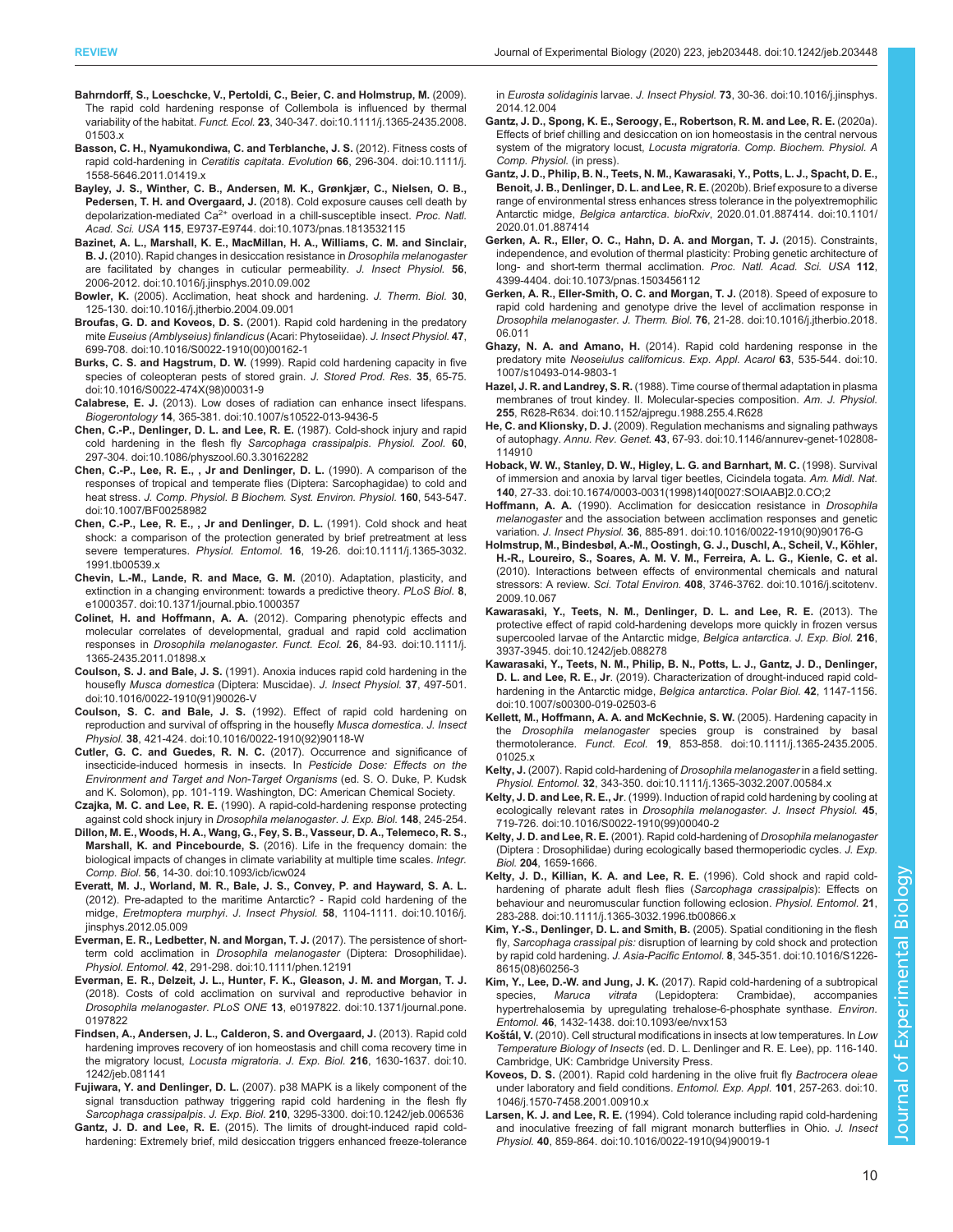- <span id="page-10-0"></span>Layne, J. R. and Claussen, D. L. [\(1987\). Time courses of thermal acclimation for](https://doi.org/10.1016/0300-9629(87)90011-9) [critical thermal minima in the salamanders](https://doi.org/10.1016/0300-9629(87)90011-9) Desmognathus quadramaculatus, [Desmognathus monticola, Desmognathus ochrophaeus](https://doi.org/10.1016/0300-9629(87)90011-9), and Plethodon jordani. [Comp. Biochem. Physiol. A Comp. Physiol.](https://doi.org/10.1016/0300-9629(87)90011-9) 87, 895-898. doi:10.1016/0300- [9629\(87\)90011-9](https://doi.org/10.1016/0300-9629(87)90011-9)
- Le Bourg, E. [\(2013\). Fasting can protect young and middle-aged](https://doi.org/10.1007/s10522-013-9458-z) Drosophila melanogaster [flies against a severe cold stress.](https://doi.org/10.1007/s10522-013-9458-z) Biogerontology 14, 513-529. [doi:10.1007/s10522-013-9458-z](https://doi.org/10.1007/s10522-013-9458-z)
- Lee, R. E. (2010). A primer on insect cold tolerance. In Low Temperature Biology of Insects (ed. D. L. Denlinger and R. E. Lee), pp. 3-34. Cambridge, UK: Cambridge University Press.
- Lee, R. E. and Denlinger, D. L. (2010). Rapid cold-hardening: ecological significance and underpinning mechanisms. In Low Temperature Biology of Insects (ed. D. L. Denlinger and R. E. Lee), pp. 35-58. Cambridge, UK: Cambridge University Press.
- Lee, R. E. and Denlinger, D. L. [\(2015\). Stress tolerance in a polyextremophile: the](https://doi.org/10.1139/cjz-2014-0147) southernmost insect. Can. J. Zool. 93[, 679-686. doi:10.1139/cjz-2014-0147](https://doi.org/10.1139/cjz-2014-0147)
- [Lee, R. E., Chen, C.-P. and Denlinger, D. L.](https://doi.org/10.1126/science.238.4832.1415) (1987). A rapid cold-hardening process in insects. Science 238[, 1415-1417. doi:10.1126/science.238.4832.1415](https://doi.org/10.1126/science.238.4832.1415)
- [Lee, R. E., Damodaran, K., Yi, S.-X. and Lorigan, G. A.](https://doi.org/10.1016/j.cryobiol.2006.03.003) (2006a). Rapid cold[hardening increases membrane fluidity and cold tolerance of insect cells.](https://doi.org/10.1016/j.cryobiol.2006.03.003) Cryobiology 52[, 459-463. doi:10.1016/j.cryobiol.2006.03.003](https://doi.org/10.1016/j.cryobiol.2006.03.003)
- [Lee, R. E., Elnitsky, M. A., Rinehart, J. P., Hayward, S. A. L., Sandro, L. H. and](https://doi.org/10.1242/jeb.02001) Denlinger, D. L. [\(2006b\). Rapid cold-hardening increases the freezing tolerance](https://doi.org/10.1242/jeb.02001) of the Antarctic midge Belgica antarctica. J. Exp. Biol. 209[, 399-406. doi:10.1242/](https://doi.org/10.1242/jeb.02001) [jeb.02001](https://doi.org/10.1242/jeb.02001)
- Levis, N. A., Yi, S.-X. and Lee, R. E. [\(2012\). Mild desiccation rapidly increases](https://doi.org/10.1242/jeb.076885) [freeze tolerance of the goldenrod gall fly,](https://doi.org/10.1242/jeb.076885) Eurosta solidaginis: evidence for [drought-induced rapid cold-hardening.](https://doi.org/10.1242/jeb.076885) J. Exp. Biol. 215, 3768-3773. doi:10.1242/ [jeb.076885](https://doi.org/10.1242/jeb.076885)
- Li, A. and Denlinger, D. L. [\(2008\). Rapid cold hardening elicits changes in brain](https://doi.org/10.1111/j.1365-2583.2008.00827.x) [protein profiles of the flesh fly,](https://doi.org/10.1111/j.1365-2583.2008.00827.x) Sarcophaga crassipalpis. Insect Mol. Biol. 17, [565-572. doi:10.1111/j.1365-2583.2008.00827.x](https://doi.org/10.1111/j.1365-2583.2008.00827.x)
- [Li, F.-F., Xia, J., Li, J.-M., Liu, S.-S. and Wang, X.-W.](https://doi.org/10.1016/S2095-3119(12)60014-8) (2012). p38 MAPK is a [component of the signal transduction pathway triggering cold stress response in](https://doi.org/10.1016/S2095-3119(12)60014-8) [the MED cryptic species of](https://doi.org/10.1016/S2095-3119(12)60014-8) Bemisia tabaci. J. Integr. Agric. 11, 303-311. doi:10. [1016/S2095-3119\(12\)60014-8](https://doi.org/10.1016/S2095-3119(12)60014-8)
- Loeschcke, V. and Sørensen, J. G. [\(2005\). Acclimation, heat shock and hardening](https://doi.org/10.1016/j.jtherbio.2004.12.005) —[a response from evolutionary biology.](https://doi.org/10.1016/j.jtherbio.2004.12.005) J. Therm. Biol. 30, 255-257. doi:10.1016/ [j.jtherbio.2004.12.005](https://doi.org/10.1016/j.jtherbio.2004.12.005)
- López-Martínez, G. and Hahn, D. A. [\(2012\). Short-term anoxic conditioning](https://doi.org/10.1242/jeb.065631) [hormesis boosts antioxidant defenses, lowers oxidative damage following](https://doi.org/10.1242/jeb.065631) [irradiation and enhances male sexual performance in the Caribbean fruit fly,](https://doi.org/10.1242/jeb.065631) Anastrepha suspensa. J. Exp. Biol. 215[, 2150-2161. doi:10.1242/jeb.065631](https://doi.org/10.1242/jeb.065631)
- López-Martí[nez, G., Carpenter, J. E., Hight, S. D. and Hahn, D. A.](https://doi.org/10.1603/EC13370) (2014). Low[oxygen atmospheric treatment improves the performance of irradiation-sterilized](https://doi.org/10.1603/EC13370) [male cactus moths used in SIT.](https://doi.org/10.1603/EC13370) J. Econ. Entomol. 107, 185-197. doi:10.1603/ [EC13370](https://doi.org/10.1603/EC13370)
- [Lu, M.-X., Li, H.-B., Zheng, Y.-T., Shi, L. and Du, Y.-Z.](https://doi.org/10.1016/j.jtherbio.2016.03.005) (2016). Identification, [genomic organization and expression profiles of four heat shock protein genes in](https://doi.org/10.1016/j.jtherbio.2016.03.005) [the western flower thrips,](https://doi.org/10.1016/j.jtherbio.2016.03.005) Frankliniella occidentalis. J. Therm. Biol. 57, 110-118. [doi:10.1016/j.jtherbio.2016.03.005](https://doi.org/10.1016/j.jtherbio.2016.03.005)
- [MacMillan, H. A., Guglielmo, C. G. and Sinclair, B. J.](https://doi.org/10.1016/j.jinsphys.2008.11.015) (2009). Membrane [remodeling and glucose in](https://doi.org/10.1016/j.jinsphys.2008.11.015) Drosophila melanogaster: A test of rapid cold[hardening and chilling tolerance hypotheses.](https://doi.org/10.1016/j.jinsphys.2008.11.015) J. Insect Physiol. 55, 243-249. [doi:10.1016/j.jinsphys.2008.11.015](https://doi.org/10.1016/j.jinsphys.2008.11.015)
- [MacMillan, H. A., Knee, J. M., Dennis, A. B., Udaka, H., Marshall, K. E., Merritt,](https://doi.org/10.1038/srep28999) T. J. S. and Sinclair, B. J. [\(2016\). Cold acclimation wholly reorganizes the](https://doi.org/10.1038/srep28999) [Drosophila melanogaster transcriptome and metabolome.](https://doi.org/10.1038/srep28999) Sci. Rep. 6, 28999. [doi:10.1038/srep28999](https://doi.org/10.1038/srep28999)
- Marshall, K. E. and Sinclair, B. J. [\(2010\). Repeated stress exposure results in a](https://doi.org/10.1098/rspb.2009.1807) [survival-reproduction trade-off in](https://doi.org/10.1098/rspb.2009.1807) Drosophila melanogaster. Proc. R. Soc. B Biol. Sci. 277[, 963-969. doi:10.1098/rspb.2009.1807](https://doi.org/10.1098/rspb.2009.1807)
- Marshall, K. E. and Sinclair, B. J. [\(2012\). The impacts of repeated cold exposure](https://doi.org/10.1242/jeb.059956) on insects. J. Exp. Biol. 215[, 1607-1613. doi:10.1242/jeb.059956](https://doi.org/10.1242/jeb.059956)
- Mazur, P. (2004). Principles of cryobiology. In Life in the Frozen State (ed. B. J. Fuller, N. Lane and E. E. Benson), pp. 29-92. Boca Raton, FL: CRC Press.
- [McCann, S., Greenlees, M. J., Newell, D. and Shine, R.](https://doi.org/10.1111/1365-2435.12255) (2014). Rapid acclimation [to cold allows the cane toad to invade montane areas within its Australian range.](https://doi.org/10.1111/1365-2435.12255) Funct. Ecol. 28[, 1166-1174. doi:10.1111/1365-2435.12255](https://doi.org/10.1111/1365-2435.12255)
- [Michaud, M. R. and Denlinger, D. L.](https://doi.org/10.1016/j.jinsphys.2006.07.005) (2006). Oleic acid is elevated in cell [membranes during rapid cold-hardening and pupal diapause in the flesh fly,](https://doi.org/10.1016/j.jinsphys.2006.07.005) Sarcophaga crassipalpis. J. Insect Physiol. 52[, 1073-1082. doi:10.1016/j.](https://doi.org/10.1016/j.jinsphys.2006.07.005) [jinsphys.2006.07.005](https://doi.org/10.1016/j.jinsphys.2006.07.005)
- Michaud, M. R. and Denlinger, D. L. [\(2007\). Shifts in the carbohydrate, polyol, and](https://doi.org/10.1007/s00360-007-0172-5) [amino acid pools during rapid cold-hardening and diapause-associated cold-](https://doi.org/10.1007/s00360-007-0172-5)hardening in flesh flies (Sarcophaga crassipalpis[\): a metabolomic comparison.](https://doi.org/10.1007/s00360-007-0172-5) J. Comp. Physiol. B 177[, 753-763. doi:10.1007/s00360-007-0172-5](https://doi.org/10.1007/s00360-007-0172-5)
- Miles, M. K. [\(1962\). Wind, temperature and humidity distribution at some cold fronts](https://doi.org/10.1002/qj.49708837708) over SE England. Q. J. R. Meteorol. Soc. 88[, 286-300. doi:10.1002/qj.](https://doi.org/10.1002/qj.49708837708) [49708837708](https://doi.org/10.1002/qj.49708837708)
- [Misener, S. R., Chen, C.-P. and Walker, V. K.](https://doi.org/10.1016/S0022-1910(00)00141-4) (2001). Cold tolerance and proline [metabolic gene expression in](https://doi.org/10.1016/S0022-1910(00)00141-4) Drosophila melanogaster. J. Insect Physiol. 47, [393-400. doi:10.1016/S0022-1910\(00\)00141-4](https://doi.org/10.1016/S0022-1910(00)00141-4)
- [Mitchell, K. A., Boardman, L., Clusella-Trullas, S. and Terblanche, J. S.](https://doi.org/10.1016/j.cbpa.2017.06.019) (2017). [Effects of nutrient and water restriction on thermal tolerance: a test of mechanisms](https://doi.org/10.1016/j.cbpa.2017.06.019) and hypotheses. [Comp. Biochem. Physiol. A Mol. Integr. Physiol.](https://doi.org/10.1016/j.cbpa.2017.06.019) 212, 15-23. [doi:10.1016/j.cbpa.2017.06.019](https://doi.org/10.1016/j.cbpa.2017.06.019)
- Moeller, C. C., Huh, O. K., Roberts, H. H., Gumley, L. E. and Menzel, W. P. (1993). Response of Louisiana coastal environments to a cold front passage. J. Coast. Res. 9, 434-447.
- Morimoto, R. I. [\(1998\). Regulation of the heat shock transcriptional response: cross](https://doi.org/10.1101/gad.12.24.3788) [talk between a family of heat shock factors, molecular chaperones, and negative](https://doi.org/10.1101/gad.12.24.3788) regulators. Genes Dev. 12[, 3788-3796. doi:10.1101/gad.12.24.3788](https://doi.org/10.1101/gad.12.24.3788)
- [Muir, T. J., Costanzo, J. P. and Lee, R. E.](https://doi.org/10.1086/605416) (2010). Brief chilling to subzero [temperature increases cold hardiness in the hatchling painted turtle \(](https://doi.org/10.1086/605416)Chrysemys picta). Physiol. Biochem. Zool. 83[, 174-181. doi:10.1086/605416](https://doi.org/10.1086/605416)
- [Nilson, T. L., Sinclair, B. J. and Roberts, S. P.](https://doi.org/10.1016/j.jinsphys.2006.07.001) (2006). The effects of carbon dioxide [anesthesia and anoxia on rapid cold-hardening and chill coma recovery in](https://doi.org/10.1016/j.jinsphys.2006.07.001) Drosophila melanogaster. J. Insect Physiol. 52[, 1027-1033. doi:10.1016/j.](https://doi.org/10.1016/j.jinsphys.2006.07.001) [jinsphys.2006.07.001](https://doi.org/10.1016/j.jinsphys.2006.07.001)
- [Nyamukondiwa, C., Terblanche, J. S., Marshall, K. E. and Sinclair, B. J.](https://doi.org/10.1111/j.1420-9101.2011.02324.x) (2011). [Basal cold but not heat tolerance constrains plasticity among](https://doi.org/10.1111/j.1420-9101.2011.02324.x) Drosophila species (Diptera: Drosophilidae). J. Evol. Biol. 24[, 1927-1938. doi:10.1111/j.1420-9101.](https://doi.org/10.1111/j.1420-9101.2011.02324.x) [2011.02324.x](https://doi.org/10.1111/j.1420-9101.2011.02324.x)
- Overgaard, J. and MacMillan, H. A. [\(2017\). The integrative physiology of insect](https://doi.org/10.1146/annurev-physiol-022516-034142) chill tolerance. Annu. Rev. Physiol 79[, 187-208. doi:10.1146/annurev-physiol-](https://doi.org/10.1146/annurev-physiol-022516-034142)[022516-034142](https://doi.org/10.1146/annurev-physiol-022516-034142)
- Overgaard, J. and Sørensen, J. G. [\(2008\). Rapid thermal adaptation during field](https://doi.org/10.1016/j.cryobiol.2008.01.001) [temperature variations in](https://doi.org/10.1016/j.cryobiol.2008.01.001) Drosophila melanogaster. Cryobiology 56, 159-162. [doi:10.1016/j.cryobiol.2008.01.001](https://doi.org/10.1016/j.cryobiol.2008.01.001)
- [Overgaard, J., Sørensen, J. G., Petersen, S. O., Loeschcke, V. and Holmstrup,](https://doi.org/10.1016/j.jinsphys.2005.06.007) M. [\(2005\). Changes in membrane lipid composition following rapid cold hardening](https://doi.org/10.1016/j.jinsphys.2005.06.007) in Drosophila melanogaster. J. Insect Physiol. 51[, 1173-1182. doi:10.1016/j.](https://doi.org/10.1016/j.jinsphys.2005.06.007) [jinsphys.2005.06.007](https://doi.org/10.1016/j.jinsphys.2005.06.007)
- [Overgaard, J., Sørensen, J. G., Petersen, S. O., Loeschcke, V. and Holmstrup,](https://doi.org/10.1111/j.1365-3032.2006.00522.x) M. [\(2006\). Reorganization of membrane lipids during fast and slow cold hardening](https://doi.org/10.1111/j.1365-3032.2006.00522.x) in Drosophila melanogaster. Physiol. Entomol. 31[, 328-335. doi:10.1111/j.1365-](https://doi.org/10.1111/j.1365-3032.2006.00522.x) [3032.2006.00522.x](https://doi.org/10.1111/j.1365-3032.2006.00522.x)
- [Overgaard, J., Malmendal, A., Sørensen, J. G., Bundy, J. G., Loeschcke, V.,](https://doi.org/10.1016/j.jinsphys.2007.06.012) Nielsen, N. C. and Holmstrup, M. [\(2007\). Metabolomic profiling of rapid cold](https://doi.org/10.1016/j.jinsphys.2007.06.012) [hardening and cold shock in](https://doi.org/10.1016/j.jinsphys.2007.06.012) Drosophila melanogaster. J. Insect Physiol. 53, [1218-1232. doi:10.1016/j.jinsphys.2007.06.012](https://doi.org/10.1016/j.jinsphys.2007.06.012)
- [Overgaard, J., Sørensen, J. G., Com, E. and Colinet, H.](https://doi.org/10.1016/j.jinsphys.2014.01.009) (2014). The rapid cold hardening response of Drosophila melanogaster[: Complex regulation across](https://doi.org/10.1016/j.jinsphys.2014.01.009) [different levels of biological organization.](https://doi.org/10.1016/j.jinsphys.2014.01.009) J. Insect Physiol. 62, 46-53. doi:10. [1016/j.jinsphys.2014.01.009](https://doi.org/10.1016/j.jinsphys.2014.01.009)
- [Owen, E. L., Bale, J. S. and Hayward, S. A. L.](https://doi.org/10.1371/journal.pone.0080061) (2013). Can winter-active [bumblebees survive the cold? Assessing the cold tolerance of](https://doi.org/10.1371/journal.pone.0080061) Bombus terrestris audax [and the effects of pollen feeding.](https://doi.org/10.1371/journal.pone.0080061) PLoS ONE 8, e80061. doi:10.1371/ [journal.pone.0080061](https://doi.org/10.1371/journal.pone.0080061)
- Park, Y. and Kim, Y. [\(2013\). RNA interference of glycerol biosynthesis suppresses](https://doi.org/10.1242/jeb.092031) [rapid cold hardening of the beet armyworm,](https://doi.org/10.1242/jeb.092031) Spodoptera exigua. J. Exp. Biol. 216, [4196-4203. doi:10.1242/jeb.092031](https://doi.org/10.1242/jeb.092031)
- Park, Y. and Kim, Y. [\(2014\). A specific glycerol kinase induces rapid cold hardening](https://doi.org/10.1016/j.jinsphys.2014.06.010) [of the diamondback moth,](https://doi.org/10.1016/j.jinsphys.2014.06.010) Plutella xylostella. J. Insect Physiol. 67, 56-63. doi:10. [1016/j.jinsphys.2014.06.010](https://doi.org/10.1016/j.jinsphys.2014.06.010)
- [Patil, N. S., Lole, K. S. and Deobagkar, D. N.](https://doi.org/10.1111/j.1365-2915.1996.tb00743.x) (1996). Adaptive larval [thermotolerance and induced cross-tolerance to propoxur insecticide in](https://doi.org/10.1111/j.1365-2915.1996.tb00743.x) mosquitoes [Anopheles stephensi](https://doi.org/10.1111/j.1365-2915.1996.tb00743.x) and Aedes aegypti. Med. Vet. Entomol. 10, [277-282. doi:10.1111/j.1365-2915.1996.tb00743.x](https://doi.org/10.1111/j.1365-2915.1996.tb00743.x)
- Powell, S. J. and Bale, J. S. [\(2004\). Cold shock injury and ecological costs of rapid](https://doi.org/10.1016/j.jinsphys.2004.01.003) [cold hardening in the grain aphid Sitobion avenae \(Hemiptera: Aphididae\).](https://doi.org/10.1016/j.jinsphys.2004.01.003) J. Insect Physiol. 50[, 277-284. doi:10.1016/j.jinsphys.2004.01.003](https://doi.org/10.1016/j.jinsphys.2004.01.003)
- Powell, S. J. and Bale, J. S. [\(2005\). Low temperature acclimated populations of the](https://doi.org/10.1242/jeb.01685) grain aphid Sitobion avenae [retain ability to rapidly cold harden with enhanced](https://doi.org/10.1242/jeb.01685) fitness. J. Exp. Biol. 208[, 2615-2620. doi:10.1242/jeb.01685](https://doi.org/10.1242/jeb.01685)
- [Qin, W., Neal, S. J., Robertson, R. M., Westwood, J. T. and Walker, V. K.](https://doi.org/10.1111/j.1365-2583.2005.00589.x) (2005). [Cold hardening and transcriptional change in](https://doi.org/10.1111/j.1365-2583.2005.00589.x) Drosophila melanogaster. Insect Mol. Biol. 14[, 607-613. doi:10.1111/j.1365-2583.2005.00589.x](https://doi.org/10.1111/j.1365-2583.2005.00589.x)
- Rako, L. and Hoffmann, A. A. [\(2006\). Complexity of the cold acclimation response](https://doi.org/10.1016/j.jinsphys.2005.09.007) in Drosophila melanogaster. J. Insect Physiol. 52[, 94-104. doi:10.1016/j.jinsphys.](https://doi.org/10.1016/j.jinsphys.2005.09.007) [2005.09.007](https://doi.org/10.1016/j.jinsphys.2005.09.007)
- [Rinehart, J. P., Yocum, G. D. and Denlinger, D. L.](https://doi.org/10.1046/j.1365-3032.2000.00201.x) (2000). Thermotolerance and [rapid cold hardening ameliorate the negative effects of brief exposures to high or](https://doi.org/10.1046/j.1365-3032.2000.00201.x) [low temperatures on fecundity in the flesh fly,](https://doi.org/10.1046/j.1365-3032.2000.00201.x) Sarcophaga crassipalpis. Physiol. Entomol. 25[, 330-336. doi:10.1046/j.1365-3032.2000.00201.x](https://doi.org/10.1046/j.1365-3032.2000.00201.x)